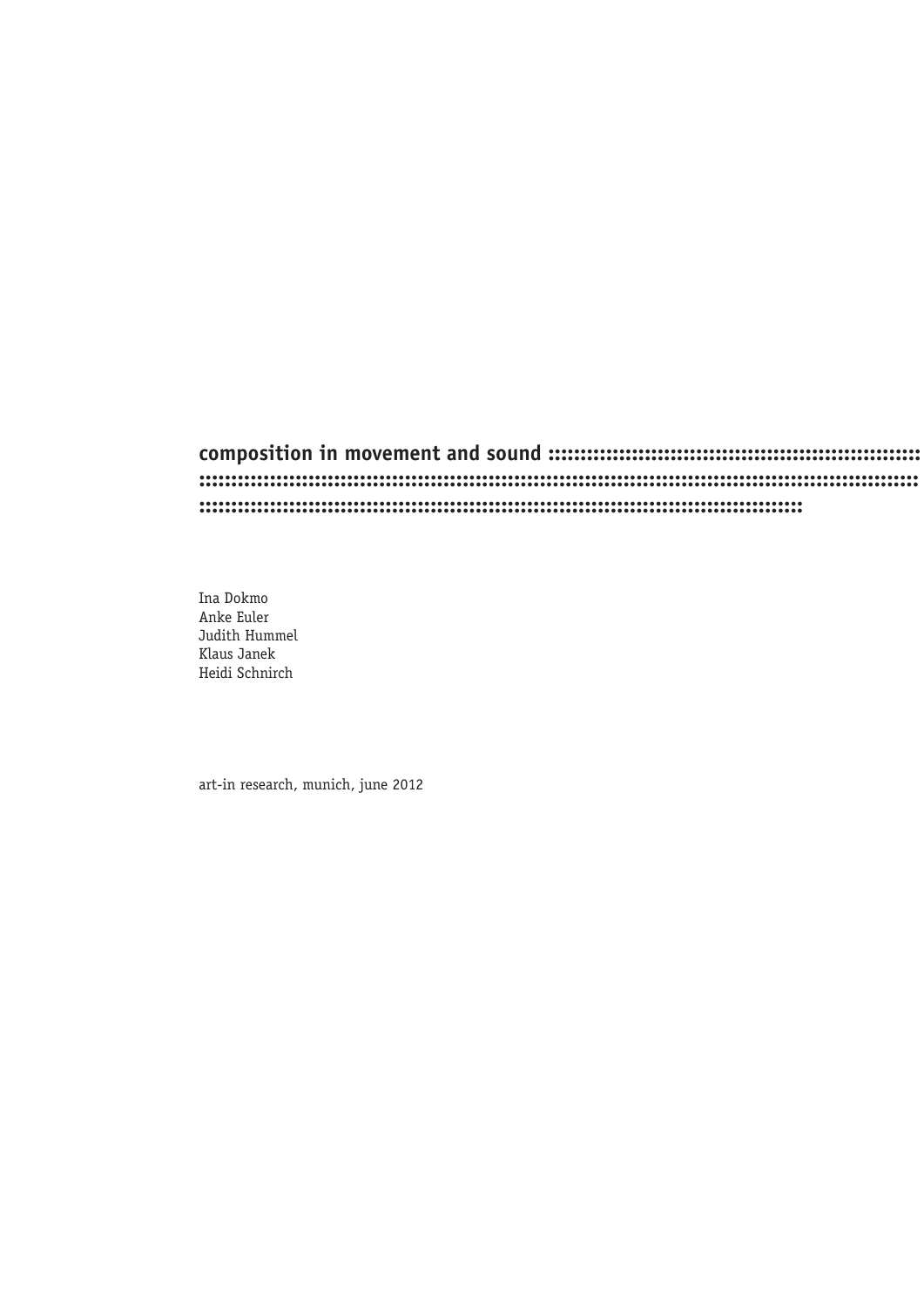

3 performers: Ina Dokmo, Judith Hummel, Heidi Schnirch, Munich 1 musician, double bass + electronics: Klaus Janek, Berlin 1 dramaturg: Anke Euler, Munich

place and time: schwere reiter Probenraum, 19.6.–26.6.2012

The idea was to work practically and theoretically on forms of composition in music and movement, share ideas, tasks and thoughts in order to get inspiration out of each other, how to compose. The decision and application to work together came in October/November 2011. From there on preparations started via meetings in Tanztendenz to work practically plus via skype, telephone and email to organize and prepare. Because we didn't want to create a finished piece but share a process together, still wanting to communicate and share the process with the public, we decided to work with the idea of 'Open Door'. Five days 'Zaungäste' could come and go as they wished and follow the process by watching, feedbacking, talking. Two days were set to document the process, not open to people from outside.

Publicity: Zaungäste to join the process were invited via Tanzkalender, Tanztendenz Newsletter, art-in Newsletter, art-in homepage, LMU and personal contacts.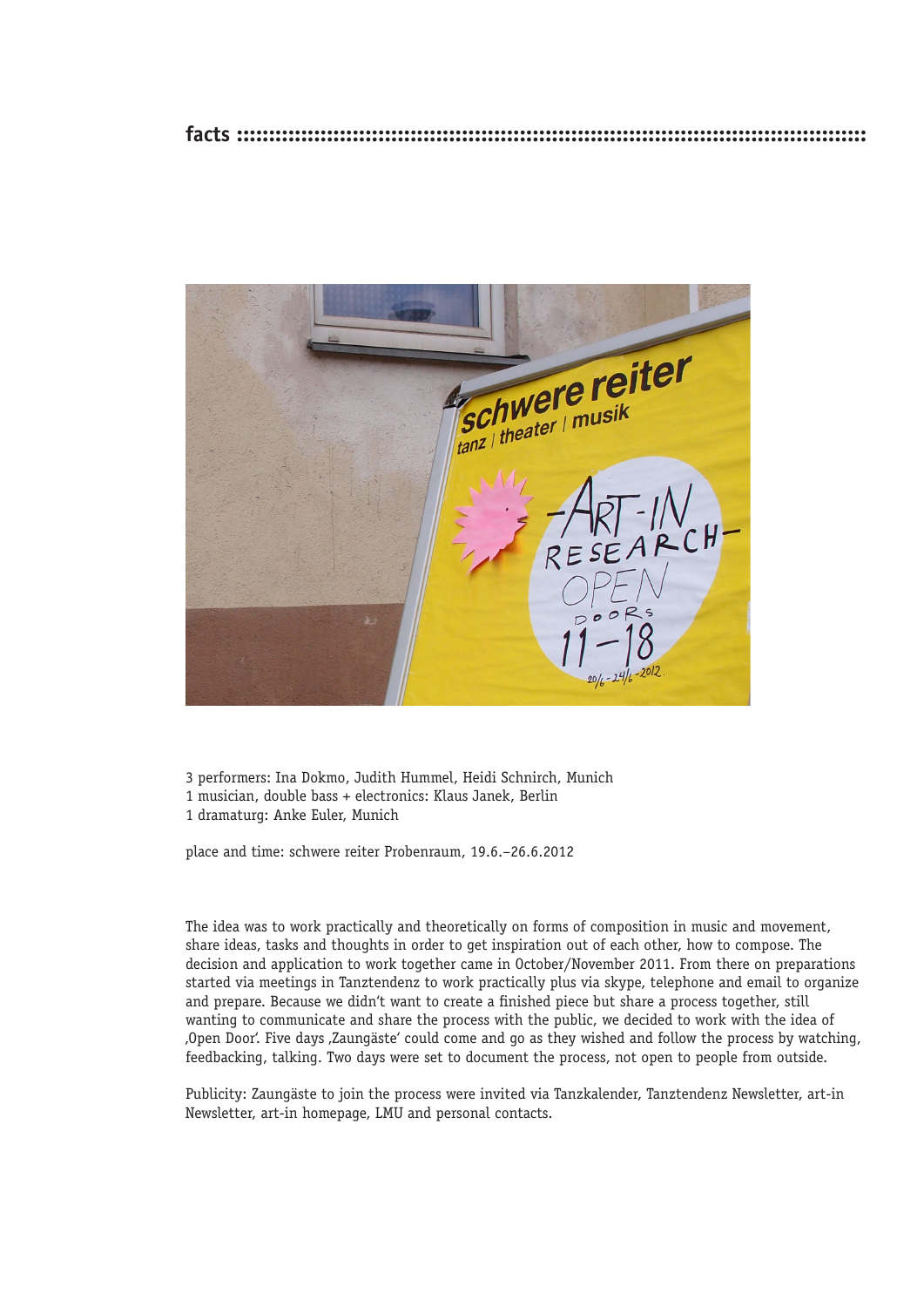#### 19.6.2012: Come together

Meeting at 10 am the first day consisted of moving into the Probenraum from schwere reiter, making it our home for the following days. Putting down a dance floor, arranging tables and books, pillows, establishing a wall where notes could be written and pinned by us and the Zaungäste, bringing books that one would want to bring into the process, get musical equipment and build it up. We started to turn the space into one we would move, make sound, write, think, read, share knowledge together. Each member of the group had created a list of tools and tasks to work on for the week. Also we had first shared discussions about what composition in music and movement actually is, what the understanding of the word for each one is. The division of the space into an area for practical doing (-> the dance floor) and an area for thinking (-> tables, chairs and books) was in the beginning very clearly visible. It became less divided by having the mind-map with all the notes inside the dance floor area and discussion rounds in there.

#### 20.6.2012 – 24.6.2012: Open Doors 11-18

We started every day at 10 am with a warm up given by either Heidi or Ina. From 11 am on the doors were open to people from the outside. After the warm up we would sit together and discuss how to continue, what task to work on, what happened the day before, etc. The discussions easily lasted an hour until we had equally all democratically decided on something to work with practically. The material to work on came from both art forms - from the music as well as from the movement. Because everyone had written the tool-list we had material to refer to and start from. Once decided and practically going into space we would set time limits of 10-30 minutes for each working material. It became a ritual to always have a recording round after each session about how each one had worked composition wise including other experiences, thoughts and knowledge from the doing. Continuing we would either add another layer to the material based on decisions that would take the material as close as possible to our research field of composing together or decide on new material to work on. From 13-14 pm we had lunch break in which we would transport the table outside and share a picnic together. From 14-18 pm we continued as before. In between there was moments of organizing the mind-map where all the writings were pinned on or have a look at the books. Had we in the beginning thought to work very structured one hour practical, one hour discussion. Soon we realized that it didn't work and it found it's own structure, a mixture between doing and discussing but without clear time frames. There was days of extreme discussion rounds, very theoretical and there was days of more practical work. On the last day there was a clear change in approach when we decided to .close' the practical research in form of a durational composition which lasted from 3-5:30 pm. This was sort of a conclusion, putting everything we had worked on together, with the possibility of going in and out but remaining constantly in a contained mode of composing together for two and a half hours.

#### 25.6.–26.6.2012: Documentation

We decided to distribute the documentation part. Klaus being responsible for editing the audiorecordings, Ina for editing the video material and Heidi, Anke and Judith for writing about different aspects of the working process. Plus everyone should write an own resume about the process.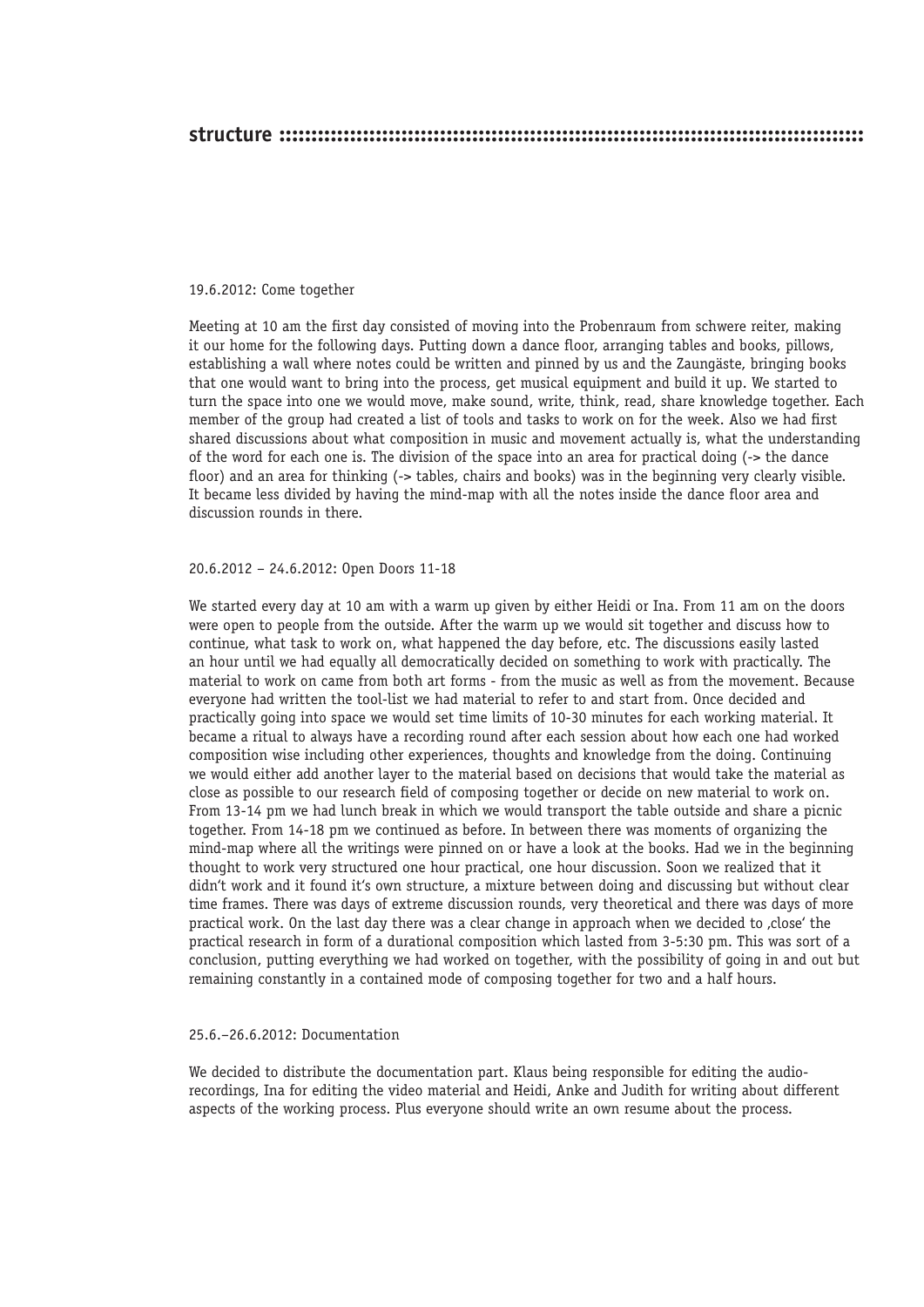The people of the group knew each other in different ways, some more some less, some not at all. But they had never worked together in such a concentrated form. The people have different backgrounds and form a heterogeneous group. The idea was not one person leading the process but form a group where everyone decides and does everything. Related to the backgrounds there was ,roles' but they shifted and blurred during the process. A non-hierarchical group, working with the idea of forming a collective, a swarming group in which each one brings in the knowledge she/he has in order to share, inspire each other and create an open process.

*"Dieses kuratorische Prinzip greift wiederum auf den Gedanken des sich selbst generierenden Wissens innerhalb des Schwarms zurück, in dem sich der Prozess der Rückkopplung zwischen den unterschiedlichen künstlerischen Positionen ereignet."* (Janette Mickan: "Schwarmdramaturgie als ästhetische Forschung")

One very vibrant and not always easy issue during the process was the decision making in a group not having one person to decide. Always together decide and agree on how and what to work on, each one with own thoughts, needs, wishes and interests. Misunderstandings happened for language reasons (non of us spoke in their mother language but english) and because of different artistic backgrounds. The process of finding decisions sometimes came more into the focus than the actual research. Though all of us knowing that all the discussions in the end were part and relevant for the result. Zaungäste that had come more than once to follow the process said, that the development of the group was visible in the doing at the different states of joining. To quote Jonathan Burrows on the issue of collaboration:

*"Collaboration is about choosing the right people to work with, and then trusting them. You don't, however, have to agree about everything. Collaboration is sometimes about finding the right way to disagree."* (Jonathan Burrows: "A choreographers handbook". Routledge 2010, p. 58)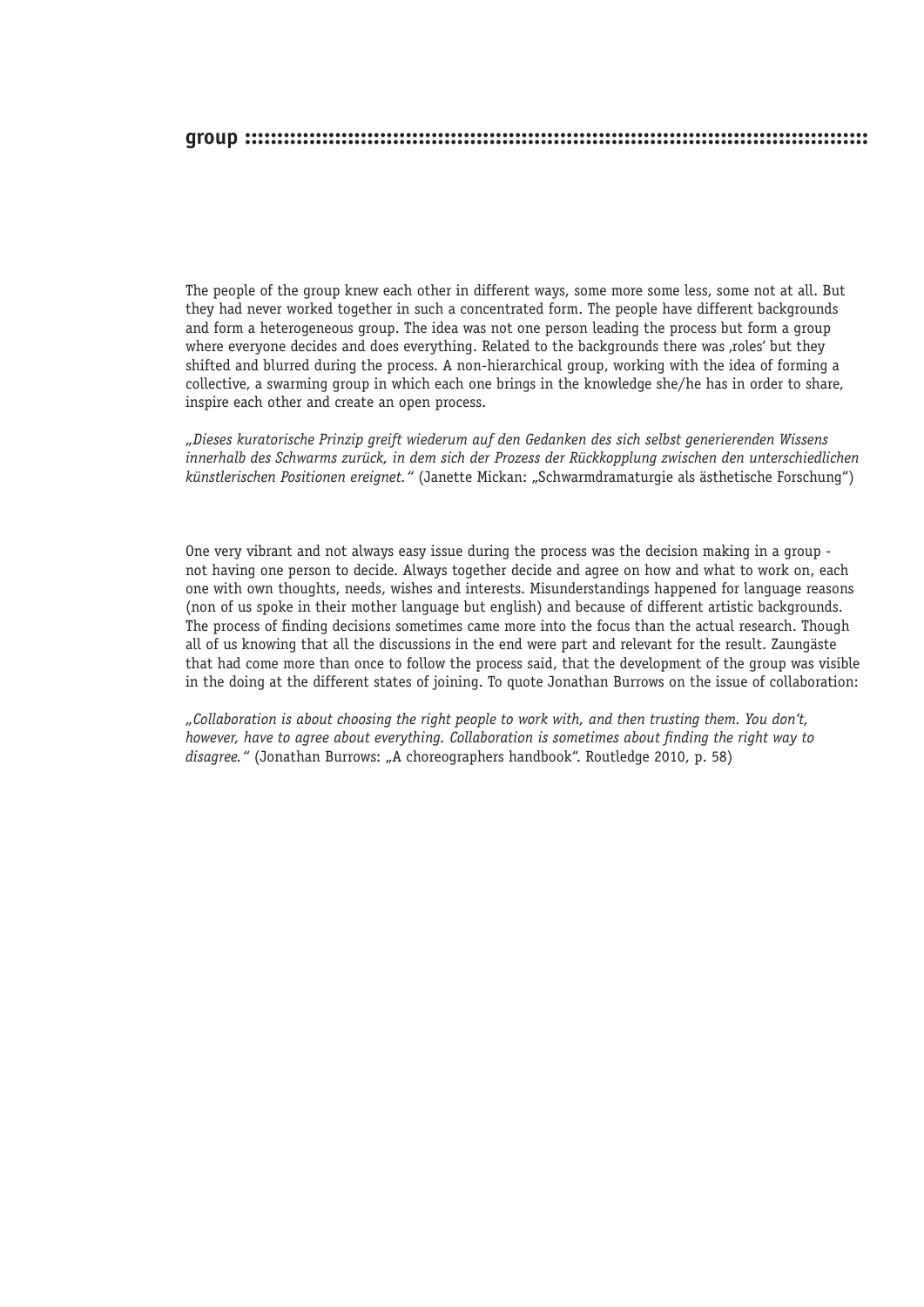#### 

When Zaungäste were entering it was always a new moment of how to approach them. Usually we would give a short overview of the process and its aim plus an insight where we were in that specific moment of the person entering, e.g. by showing a video excerpt of what we had done before. Zaungäste gave inputs that influenced and changed our structure, e.g. Stefanie Roderer who wrote on the wall:

"Wenn etwas verstanden werden will, dann habe ich das Gefühl, man muss im Diffusen bleiben, verweilen, nicht sofort heraustreten und definieren wollen. Sprache im ersten Schritt als Ausdruck für Intuition oder Anker...frei Gedanken formulieren und weniger wissen wollen."

She made the proposition to always have a recording round immediately after the doing inside the space of doing. We introduced the idea and kept it until the end. She gave us the feedback that we successfully created an open space where people liked to enter and felt welcome to join discussions. She had visited the first and the last day of our Open Door days.

## 

#### 1 Mind-Map

The idea of the mind-map was to create a wall for notes, quotes, thoughts in order to visualize the development of the process. We used Karteikarten, Eddings, scotch and strings. The first thing we pinned onto the map were our five tool-lists. They became the departure point in the doing as well as in the mapping. The changes happened gradually each day. It is a good tool to remember, refer, think, create links, etc. Together with the books in space and the audio-recordings the mind-map was the theoretical and documentational aspect of the process. In the last durational composition the map was integrated in the performance by using it to remember, choose material or reading it out loud as a lecture

#### 2 Audio-Recordings

After each practical doing we had a round of audio-recording. Also in the durational composition it was used as an element for performance.

#### 3 Video/Photograph

We filmed throughout the process parts of the doing which we felt important to document. The password to all vimeo-links inside this document is: art-in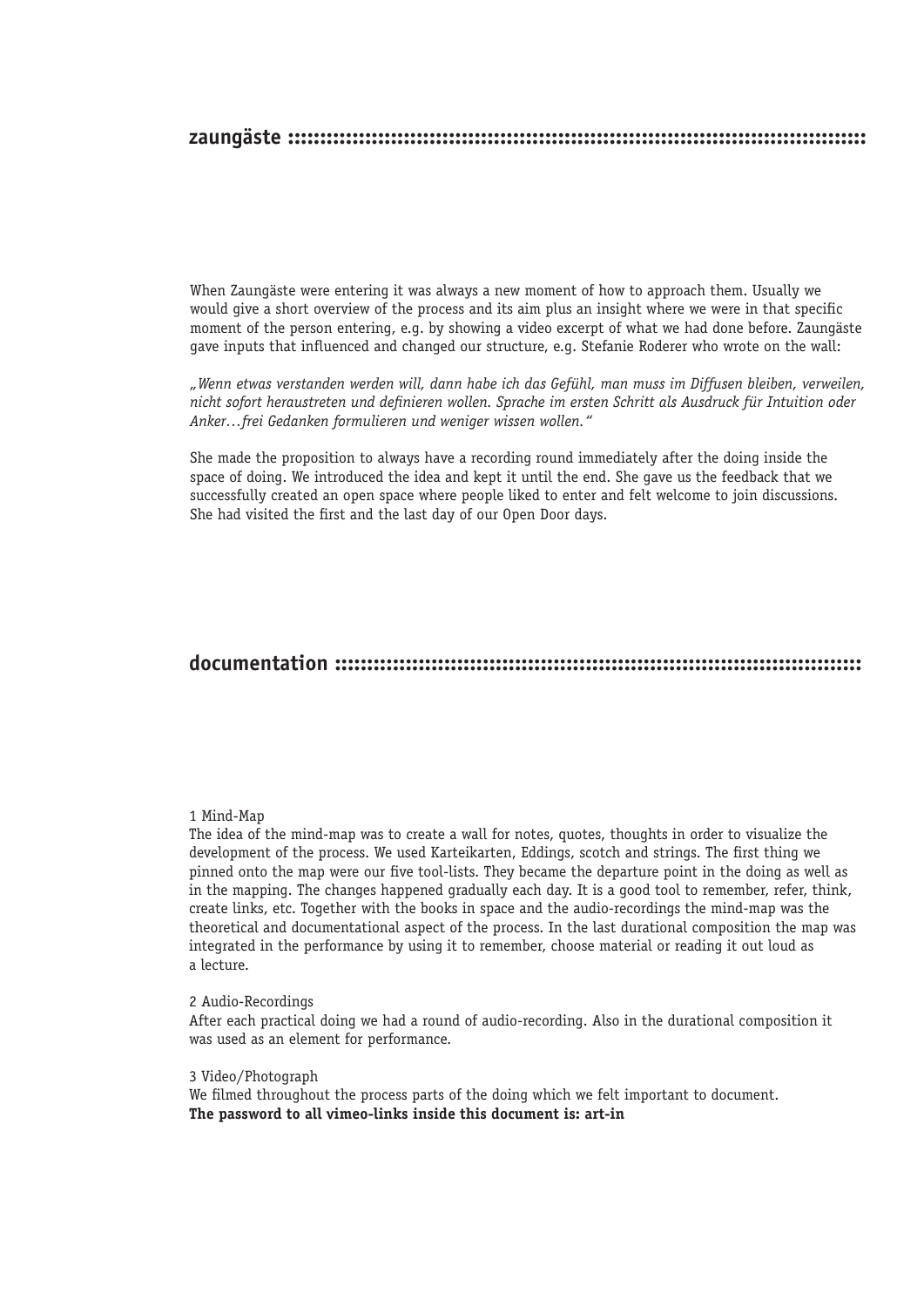Im Vorfeld des "art-in research zur Komposition in Bewegung und Musik" stand für mich die Auseinandersetzung mit dem Aufbau und der Wirkung von Musik. Da ich mich in meiner Diplomarbeit mit Dramaturgie in der Bewegung und danach als Tanzdramaturgin mit der Dramaturgie von Tanzstücken ganz praktisch beschäftigt habe und im Zuge dessen auch viel mit der Wirkung von Bewegung und Tanz aus neurowissenschaftlicher und phänomenologischer Perspektive, war es mir ein Anliegen ähnliche Prozesse in der Musik zu verstehen um dann Strukturähnlichkeiten und Unterschiede verhandeln zu können. Dazu beschäftigte ich mich mit dem Buch "Das wohltemperierte Gehirn – Wie Musik im Kopf entsteht und wirkt" von Robert Jourdain. Er vertritt die These, dass wir Musik immer körperlich empfinden.

 *"Hört ein musikalisches Ohr guter Musik zu, dann finden irgendwie auch die tiefsten und abstraktesten Beziehungen ihren physischen Ausdruck. Musikliebhaber behaupten, sie würden nicht nur pulsierenden Takt in den Knochen spüren, sondern auch melodische Kontur, harmonische Übergänge, dynamische Wechsel – also Phänomene, die durch und durch mental sein sollten und nicht physisch."* 

Es ist nach Robert Jourdain anscheinend so, dass wir unsere Muskeln zur Repräsentation von Musik nutzen, wir bilden ihre Eigenschaften ab wie ein unsichtbarer, innerer Tanz. Das führt natürlich in einigen kulturellen Situationen auch zum physischen Tanz, aber auch beim Zuhören im Sitzen finden diese Repräsentationen im Gehirn statt. Diese kinästhetische Antizipation hängt, denke ich, sehr wahrscheinlich mit den Spiegelneuronen zusammen und ihrer Verbindung zu motorischen Erinnerungen und zum motorischen System.

Für Jourdain hat diese These, die erfahrungsbasiert, aber nicht wissenschaftlich bewiesen sei, zwei Vorteile. Wir können mit diesen Repräsentationen Musik quasi aufzeichnen und über einen kurzen Zeitraum leichter merken, was wichtig ist, um ihre Strukturen und Verläufe genießen zu können und Muster zu erkennen. Zweitens würde dadurch das Musikerlebnis verstärkt, da der Körper als natürlicher Resonanzkörper diene und das Erlebnis in ein ausgedehnteres neuronales System übersetzt würde. Das motorische System ist ein besonders ausgedehntes neuronales System, was Tanzwissenschaftler nicht verwundert, da unsere Welterfahrung viel auf motorischen Erfahrungen gründet und unser Körper Basis unseres Wissens ist. Der Körper ist also ein Instrument auf dem die Musik spielt. Auch der nächste Schritt ist eindeutig: *"Unser Körper ist nämlich Experte für das Timing und die Verschmelzung zeitlicher Abläufe."* Musik und Tanz sind Künste, die mit Zeitstrukturen operieren.

Jourdain weist in dem Zusammenhang auch auf die Emotionstheorie hin, die mit Antonio Damasio, die Idee körperlicher Repräsentationen kognitiver Prozesse entwickelt hat. Emotionen haben nach Damasio bestimmte somatische Marker und eine Repräsentation im Muskeltonus, so werden sie per Propriorezeption wahrgenommen.

Dieses Thema war in meiner Recherche zur Wirkung von Tanz und Bewegung und ihrer Dramaturgie essentiell, da man über die Spiegelneuronen als Zuschauer körperliche Prozesse des Tänzers spiegelt. Meine These ist, dass diese motorischen Repräsentationen im neuronalen System dann über somatische Marker Repräsentationen von Emotionen, Erinnerungen und Erfahrungen triggern können.

So findet sich hier eine ganz natürliche Verbindung von Musik zu Tanz über die motorische neuronale Vernetzung. Klar ist damit, warum man zur Musik oft tanzen möchte, wo strukturelle Ähnlichkeiten liegen können, warum Musik emotional wirken kann oder auch warum man es z.B. schwer hat gegen eine Musik oder ihren Rhythmus zu tanzen.

Anke Euler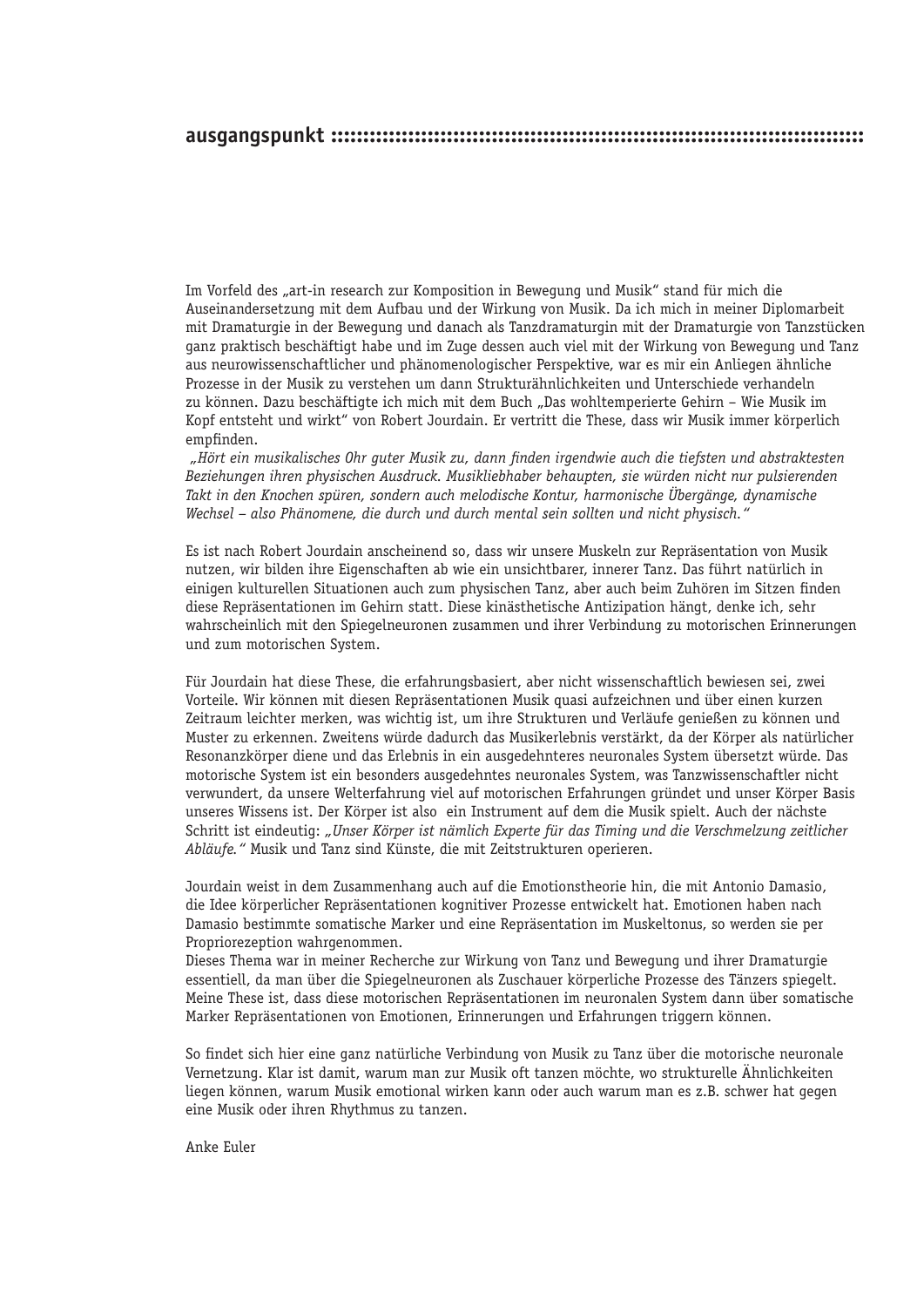**task 1\_stehen, gehen, liegen, sitzen**

| Doing 1_10-15 Min. | Ina: Klare eigene Entscheidung vorab, an einem Ort als Anker im Raum zu bleiben, außer<br>etwas/jemand fordert ein, die Entscheidung aufzugeben. Impulsen bewusst nicht nachgehen,<br>um zu erfahren, wie diese Entscheidung unterschiedliche Situationen im Raum schafft.                                                                   |
|--------------------|----------------------------------------------------------------------------------------------------------------------------------------------------------------------------------------------------------------------------------------------------------------------------------------------------------------------------------------------|
|                    | Judith: sehen, beobachten, entscheiden, wiederholen, bleiben, folgen, nachdenken, mit der<br>Musik entscheiden, beziehen, arrangieren, Dinge gehen lassen, durch Entscheidungen einen<br>eigenen ,Sinn' generieren                                                                                                                           |
|                    | Heidi: Sich räumlich auf andere beziehen, Bild von Landschaft, Aktionen aufnehmen, das<br>Gleiche tun an einem anderen Ort, das Gleiche tun am gleichen Ort, zuhören, beobachten,<br>Entscheidungen treffen, Situation im Raum ändern, mitgehen bezogen auf zeitliche und<br>räumliche Aspekte                                               |
| Doing 2_10-15 Min. | Anmerkung: Die Thematik von Rhythmus kommt als Ansatz dazu                                                                                                                                                                                                                                                                                   |
|                    | Ina: Sich vom Körper leiten lassen; vom Körper ausgehend Entscheidungen treffen. Impulsen<br>und Richtungen im Raum folgen.                                                                                                                                                                                                                  |
|                    | Judith: Allgemein den Eindruck von mehr Abhängigkeit zu den anderen als im ersten Doing.                                                                                                                                                                                                                                                     |
|                    | Heidi: Bewusster mit dem Rhythmus von Aktion und Ruhe umgehen. Den Rhythmus brechen,<br>ein Gefühl für den Rhythmus der anderen wahrnehmen.                                                                                                                                                                                                  |
| Musik              | Die verschiedenen räumlichen Ebenen in Frequenzen übertragen.<br>Liegen: tiefe Frequenz<br>Sitzen: mittlere Frequenz<br>Stehen: hohe Frequenz<br>Gehen: perkussiver, wiederholender Puls                                                                                                                                                     |
| Mind-Map / Notizen | Die künstlerische Kompositionsentscheidung in der Musik durch Klaus war die Energie der<br>Bewequng mit der Frequenz der Musik zu übersetzen und zu illustrieren und mit diesem Element<br>zu komponieren. Die Performer komponierten im Bezug auf den Raum mit den Höhenebenen im<br>Raum und dem zeitlichen Rhythmus der Positionswechsel. |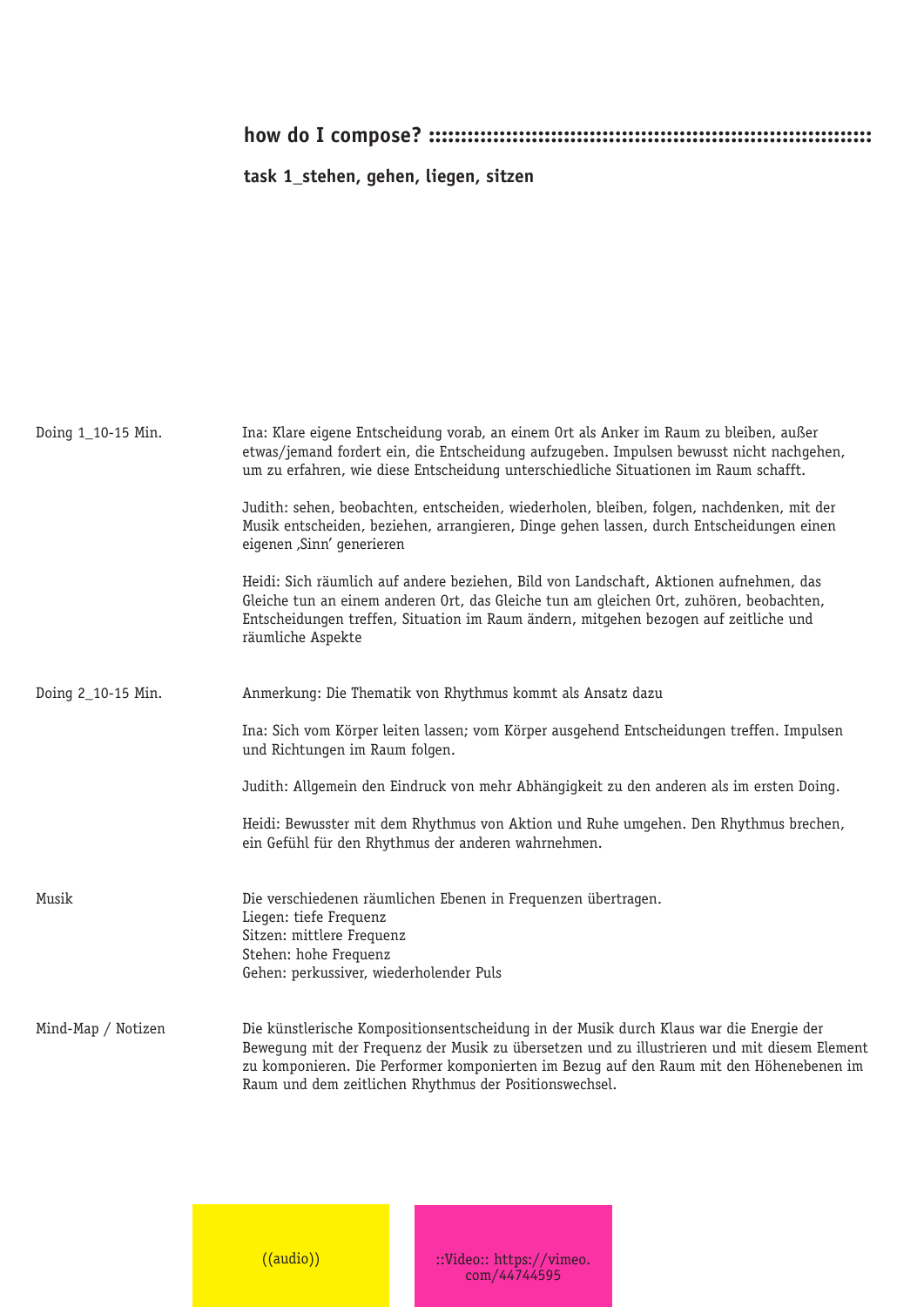## **task 2\_image**

|                    | Tänzer komponieren oft mit Raumbildern, bei denen der imaginierte Raum die<br>Bewegungsgualität verändert (Bsp: sich bewegen als wäre der Raum voller Honig). Können<br>Musiker auch mit solchen Raumbildern arbeiten?                                                                                                                   |
|--------------------|------------------------------------------------------------------------------------------------------------------------------------------------------------------------------------------------------------------------------------------------------------------------------------------------------------------------------------------|
| Doing $1$ 25 Min.  | Das Image ist eine Schneelandschaft. Zunächst arbeiten die Performer mit geschlossenen Augen,<br>um Bewegungsmaterial zu generieren (15 Min.). Anschließend steht die Komposition mit dem<br>erarbeiteten Material und Sound im Vordergrund (10 Min.).                                                                                   |
| Doing 2_15 Min.    | Das Image/Bild ist eine Schlammparty. Im Unterschied zu Doing 1 kennt die Dramaturgin das<br>Image nicht. Transportiert die Bewegungsqualität das Bild an einen Zuschauer?                                                                                                                                                               |
| Mind-Map / Notizen | Beim ersten Bild konzentriert sich vor allem Judith auf illustrative, theatrale Elemente, um das<br>Bild zu illustrieren. Beim zweiten Bild liegt der Fokus bei allen auf der Vermittlung des Bildes<br>nach außen, was die Darstellung theatral macht. Allerdings wurde auch ein Bild ausgesucht,<br>dass eine klare Situation vorgibt. |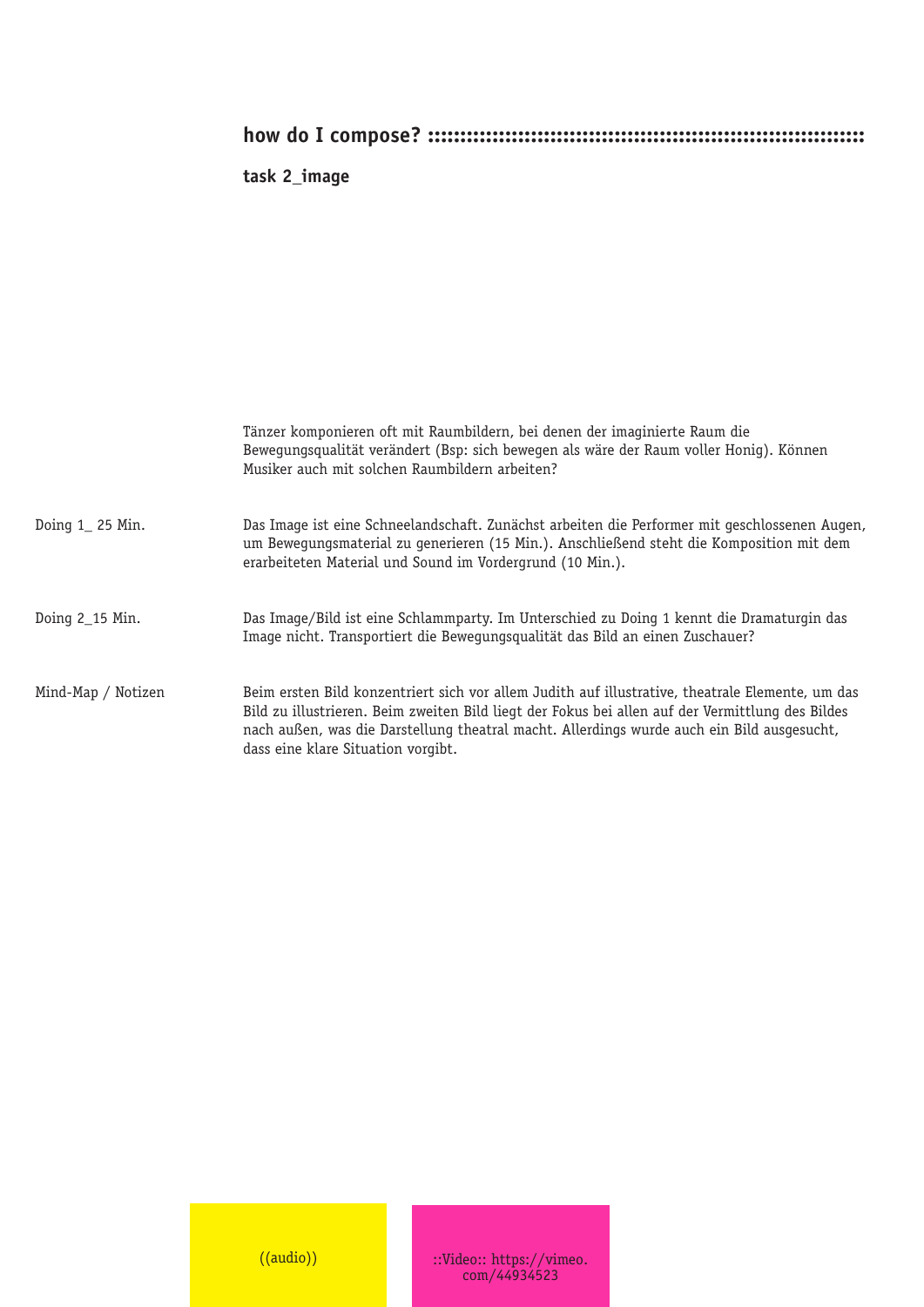#### **task 3\_flüssigkeitssystem (transportsystem)**

Doing 1\_15 Min.

'Go with the flow'

Inspiriert aus der Arbeit mit BMC©. Kann BMC auch zur Musikkomposition künstlerisch fruchtbar werden? Die Flüssigkeiten im BMC stehen für Transition, Transformation, Rhythmus, Dynamik, Spiralen, arbeiten mit Gewicht und Schwerkraft, intuitives Entscheiden, Balancieren von Body and Mind.



#### **task 3a\_stehen, gehen, liegen, sitzen und flüssigkeitssystem**

| Doing $1_15$       | Fragestellung: wie beeinflusst die Vorstellung bzw. der Körperzustand "Flüssigkeit" die<br>Entscheidungsfindung und das Agieren im Raum.                                                                                                                                                                                                                                                                                                                                                                                                    |
|--------------------|---------------------------------------------------------------------------------------------------------------------------------------------------------------------------------------------------------------------------------------------------------------------------------------------------------------------------------------------------------------------------------------------------------------------------------------------------------------------------------------------------------------------------------------------|
| Mind-Map / Notizen | Fluidity is a helpful state of mind to bring balance between body and brain and to get flow,<br>freedom and intuition, it seems a good state of mind for quick shifts/decisions without<br>judgement. Compositions become fluid.<br>Flüssigkeit ist ein hilfreicher Zustand um Balance zwischen Körper und Geist herzustellen und<br>in einen Flow zu kommen, Freiheit zu nehmen und der Intuition zu folgen, es hilft für schnelle<br>Wechsel und Entscheidungen ohne zu bewerten. Die Komposition/Entscheidungsfindung wird<br>"flüssiq". |

 $((audio))$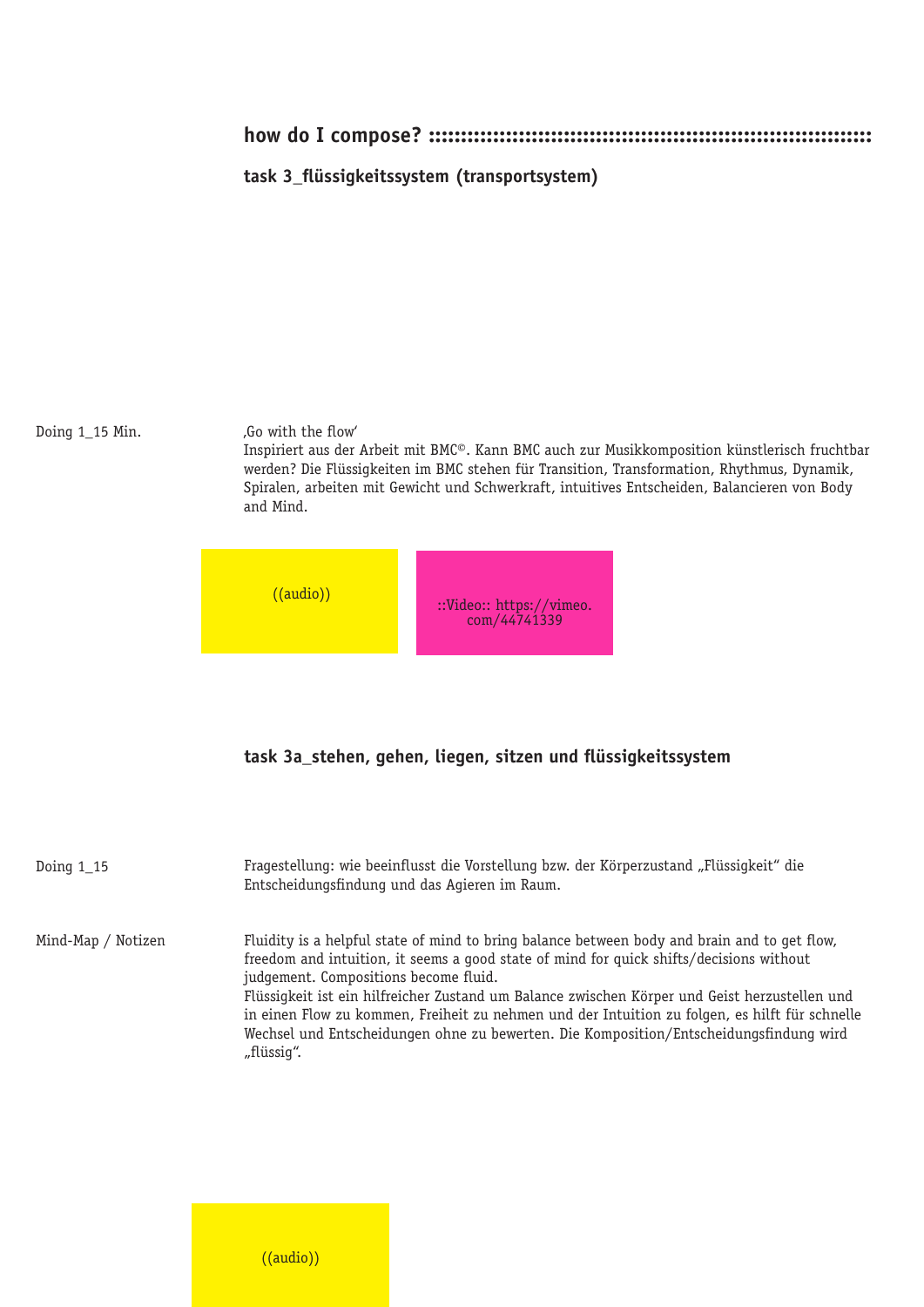## **task 4\_funktionale musik und bewegung**

|                    | In der Musikkomposition gibt es funktionale Musik. Kann man dies auf den Tanz übertragen?<br>Für die Performer ist die Aufgabe Bewegungsmaterial zu generieren, welches die Beobachter in<br>Aktion bringt oder bestimmte Sinneswahrnehmungen anspricht.                                                                                                                      |
|--------------------|-------------------------------------------------------------------------------------------------------------------------------------------------------------------------------------------------------------------------------------------------------------------------------------------------------------------------------------------------------------------------------|
| Doing 1_5 Min.     | Jede Perfomerin präsentiert ein Solo von fünf Minuten, um zu sehen, ob die gewünschte<br>Funktion beim Publikum ankommt.                                                                                                                                                                                                                                                      |
|                    | Judith: Die Beobachter zum Tanzen animieren durch eigenen "Discodance" sowie dem Ausdruck<br>von Spaß durch aufgesetztes Lächeln. Vergleichbar mit einem DJ, der das Publikum pusht, zum<br>Tanzen ,anheizt'.                                                                                                                                                                 |
|                    | Ina: Interaktion von Publikum und Tänzerin steht im Vordergrund. Das Publikum zum Lesen<br>eines Textes auffordern sowie dazu animieren, gestellte Fragen zu beantworten. Wobei die<br>Tänzerin teilweise während des Tanzens selbst aus einem Text vorliest.                                                                                                                 |
|                    | Anke: Durch die eigene Ruhe beim Atmen das Publikum in einen Zustand von Gelassenheit/<br>Ruhe bringen.                                                                                                                                                                                                                                                                       |
|                    | Heidi: Wahrnehmung der Haut sensibilisieren sowie eine sinnliche Wirkung hervorrufen.                                                                                                                                                                                                                                                                                         |
| Doing 2_15 Min.    | Freie Komposition, jeder mit dem eigenen fürs Solo entwickelten Material.                                                                                                                                                                                                                                                                                                     |
| Doing 3_15 Min.    | Freie Komposition mit dem Hauptfokus auf "fading in and out" oder "droping in and out" von<br>Material sowie auf das räumliche Platzieren von Material.                                                                                                                                                                                                                       |
| Mind-Map / Notizen | Die Raumbalance verschiebt sich (space is shifting), wenn die Performer die Position wechseln.<br>Daher richtet sich die Wahrnehmung auf die Bildebene, die Komposition wirkt wie ein tableau<br>vivant. Aber auch: Zusammen mit der Musik bilden sich fünf "Stimmen' aus, die wie in einer<br>musikalischen Komposition interagieren. Wobei die Musik unbewusst beeinflusst. |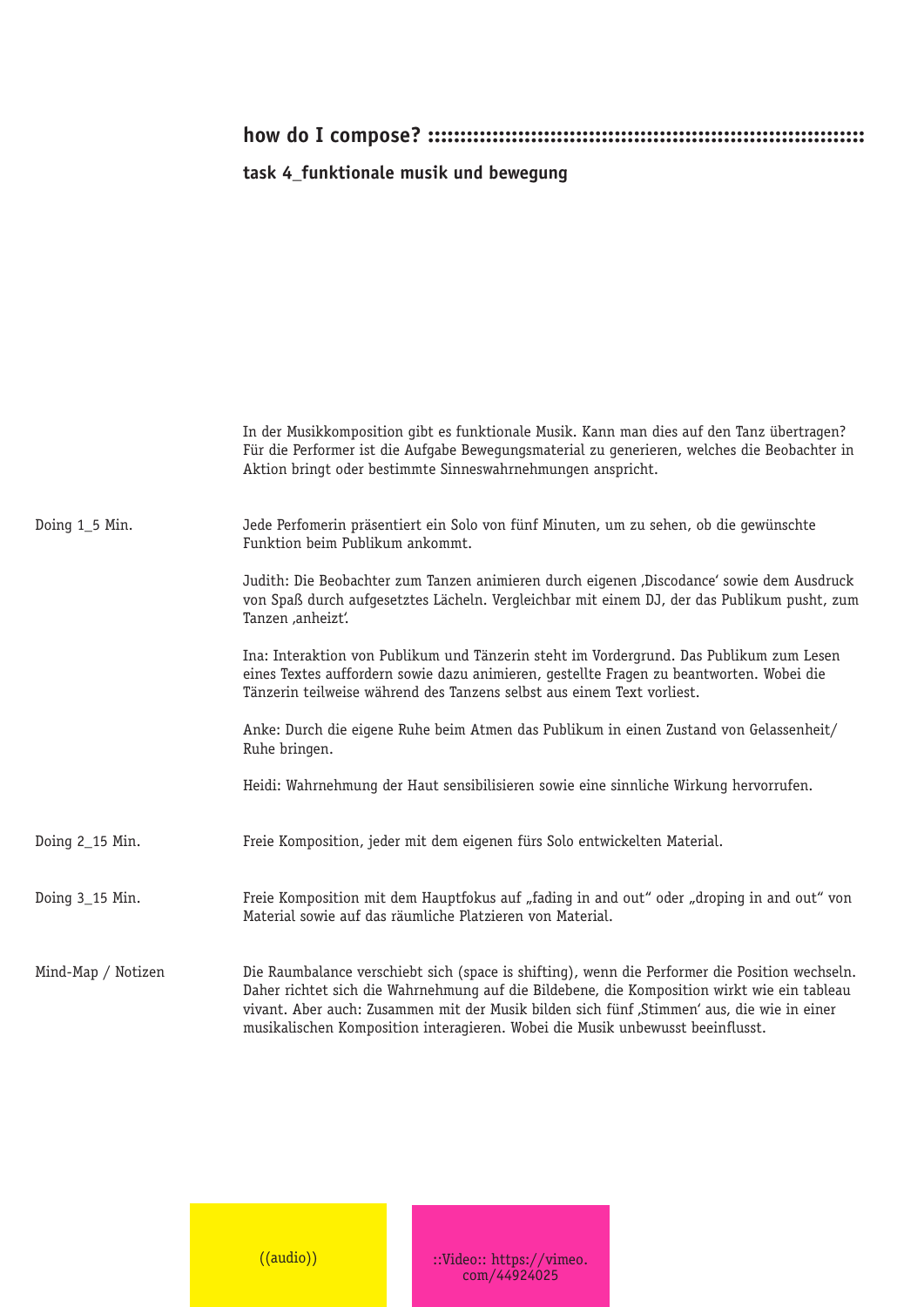## **task 5\_harmonie und melodie**

|                     | Musikalisch entsteht eine Melodie indem man Töne aneinanderreiht, im Gegensatz zu<br>einer Harmonie, in welcher die Töne übereinander gelagert werden. Kann man dies in Tanz<br>übersetzen?                                                                                                                                  |
|---------------------|------------------------------------------------------------------------------------------------------------------------------------------------------------------------------------------------------------------------------------------------------------------------------------------------------------------------------|
| Doing 1_ca. 15 Min. | Musiker führt die Performer von außen. Im Tanz hat die Harmonie wie in der Musik eine<br>unterstützende, begleitende Funktion, die in chorischen, schwarmähnlichen Seguenzen am<br>besten zum Ausdruck kommt. Das Solo wird von der Harmonie getragen, entwickelt sich aus ihr<br>heraus und fügt sich wieder in sie hinein. |
| Notizen             | Was würde das Verhältnis von Harmonie zu Melodie im Tanz ausdrücken? Verschiedene Versuche<br>stimmen uns nicht zufrieden. Die Melodie ist das, was präsent erkennbar sein muss, die anderen<br>müssten dagegen nie den Fokus von der Melodie abziehen, sondern ihn immer unterstützen.                                      |

::Video:: https://vimeo. com/44932654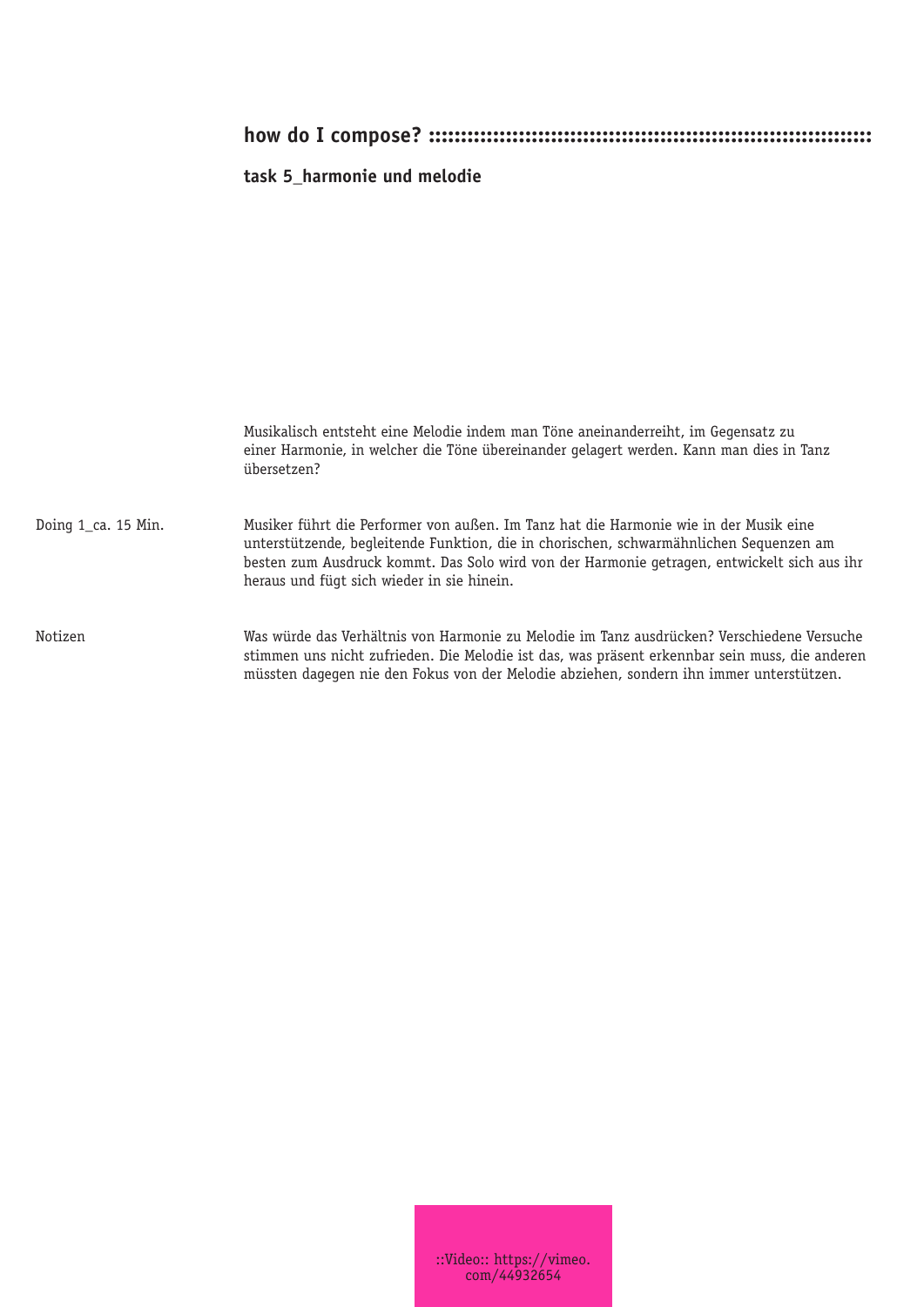## **task 6\_sichtbarkeit und unsichtbarkeit**

|                    | Entstanden aus der Arbeit mit Melodie und Harmonie, siehe Output                                                                                                                                                                                                                                                                                                                                                                                                                                                                                                                                                                                                            |
|--------------------|-----------------------------------------------------------------------------------------------------------------------------------------------------------------------------------------------------------------------------------------------------------------------------------------------------------------------------------------------------------------------------------------------------------------------------------------------------------------------------------------------------------------------------------------------------------------------------------------------------------------------------------------------------------------------------|
| Doing $1_5$ Min.   | Fünfminütige Soli im Stehen, Sitzen oder Liegen mit der Aufgabe innerlich umzuschalten<br>von einem sichtbaren zu einem unsichtbaren Zustand oder umgekehrt. Ist der Wechsel für die<br>Beobachter bemerkbar?                                                                                                                                                                                                                                                                                                                                                                                                                                                               |
| Mind-Map / Notizen | Sichtbar oder unsichtbar sein ist im Tanz eher mit Präsenz zu übersetzen oder im Fokus zu<br>stehen /Aufmerksamkeit zu haben. Oder anders ausgedrückt, ob man den Inhalt oder das<br>Geschehen mehr im Hintergrund unterstützt oder im Vordergrund steht. Körperliche<br>Anspannung zieht die Aufmerksamkeit, weil der Zuschauer glaubt, der Performer sei kurz vor<br>der Aktion. Entspannung lässt auch den Zuschauer entspannen, er hat das Gefühl er verpasst<br>nichts, wenn er woanders hin schaut. Wechsel in Bewegung oder Position ziehen auch die<br>Aufmerksamkeit auf sich. Das Gesicht und vor allem Blickkontakt zieht Fokus. Interesse<br>erzeugt Interesse. |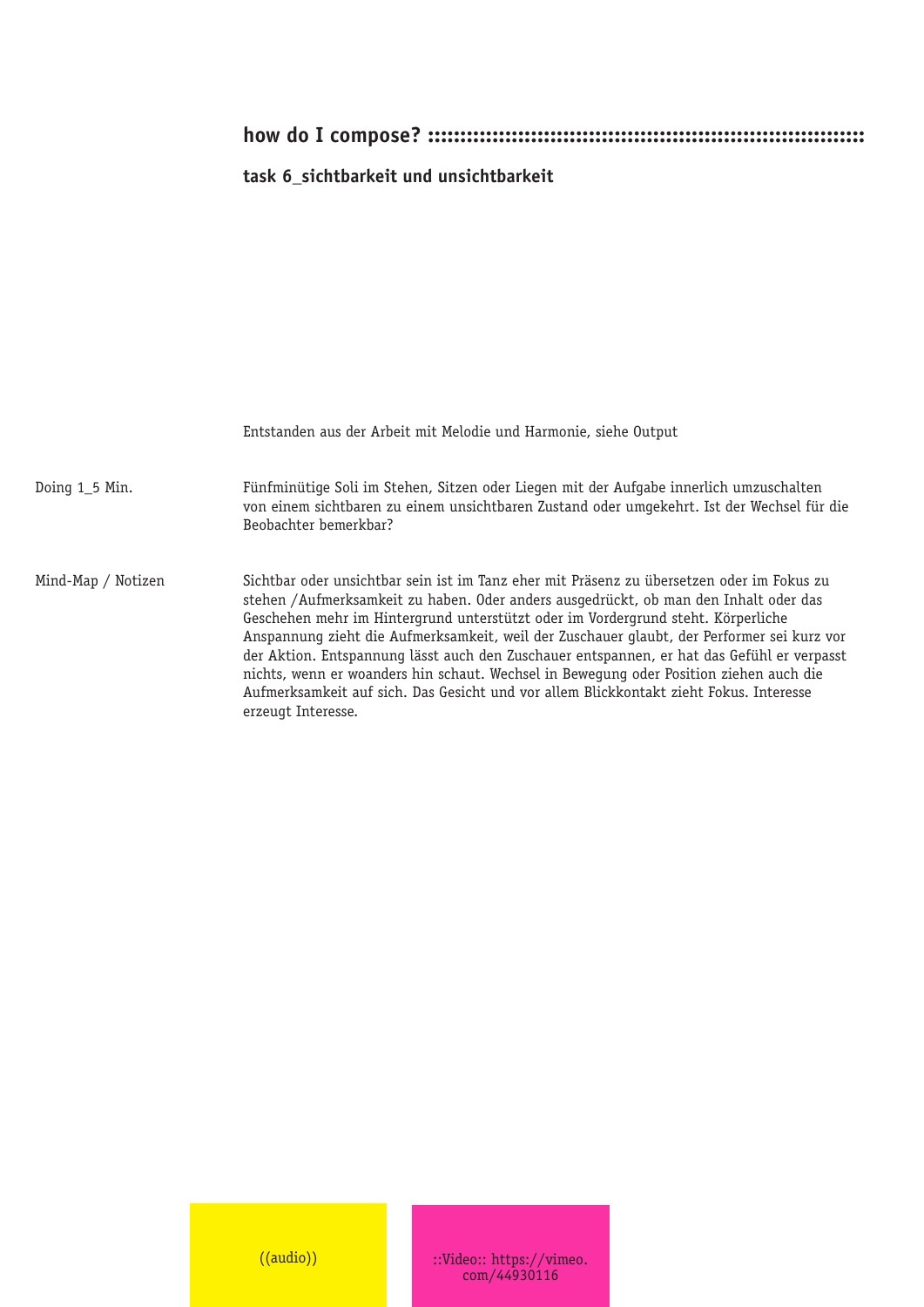### **task 7\_abstraktion**

| Doing 1_15-20 Min.        | Definition: "not show it but the possibility of it" (Kant)<br>Performer und Musiker suchen sich jeweils einen eigenen Task, bezogen auf funktionale Musik/<br>Bewegung oder eine alltägliche Aktion und erarbeiten ein Grundmaterial. Ausgehend von diesem<br>Material beginnen sie in die Abstraktion, Verfremdung oder Variation zu gehen.<br>Ina Grundmaterial: Yoga Asanas (Ashtanga)<br>Judith Grundmaterial 1: Ausdruck von Freude. Wie verändert sich die Mimik, Gestik sowie die<br>Körperhaltung im allgemeinen.<br>Judith Grundmaterial 2: Umsetzen eines Tierimage (Reh)<br>Heidi Grundmaterial: Vermessen des Raumes durch Abschreiten sowie durch räumliches Bezug<br>nehmen mit dem eigenen Körper.                                                                                                                                                                                                                                                                                                                                                                                                                                                                                                                                                                                                                                                                                                                                                                                                                                                                                                                                                                                                                                                                                                                                                                                                                                               |
|---------------------------|-----------------------------------------------------------------------------------------------------------------------------------------------------------------------------------------------------------------------------------------------------------------------------------------------------------------------------------------------------------------------------------------------------------------------------------------------------------------------------------------------------------------------------------------------------------------------------------------------------------------------------------------------------------------------------------------------------------------------------------------------------------------------------------------------------------------------------------------------------------------------------------------------------------------------------------------------------------------------------------------------------------------------------------------------------------------------------------------------------------------------------------------------------------------------------------------------------------------------------------------------------------------------------------------------------------------------------------------------------------------------------------------------------------------------------------------------------------------------------------------------------------------------------------------------------------------------------------------------------------------------------------------------------------------------------------------------------------------------------------------------------------------------------------------------------------------------------------------------------------------------------------------------------------------------------------------------------------------|
| Doing 2_15 Min.           | Freie Komposition mit Grundmaterial und verändertem Material                                                                                                                                                                                                                                                                                                                                                                                                                                                                                                                                                                                                                                                                                                                                                                                                                                                                                                                                                                                                                                                                                                                                                                                                                                                                                                                                                                                                                                                                                                                                                                                                                                                                                                                                                                                                                                                                                                    |
| Notizen Anke (Außensicht) | Musik: Lesen eines Textes, aufnehmen, sampeln, überlappen, verfremden der Stimme<br>Judith: Gesten der Freude, zerlegen der Bewegung in Einzelteile, Wdh. Verfremdung (Alienation),<br>Material hat sich gewandelt<br>Ina: Yoga, Variation der directions, intensity<br>Heidi: Vermessen des Raums mit Schritten; vermessen des Raumes mit dem Körper z.B. kugelnd,<br>mit anderen Körperteilen, z.B. Unterarmen<br>Anke: Atmen (Bauch hebt und senkt sich), die Bewegung in den ganzen Körperverlängern,<br>Anspannung und Entspannung, Einziehen in Embryohaltung und Aufklappen der Glieder<br>Ist das Ursprungsmaterial in der Abstraktion noch erkennbar? Was ist der Unterschied<br>zwischen Abstraktion und Verfremdung? Abstraktion und Variation? Das Wort Abstraktion<br>(lat. abstractus - "abgezogen", Partizip Perfekt Passiv von abs-trahere - "abziehen, entfernen,<br>trennen") bezeichnet meist den induktiven Denkprozess des Weglassens von Einzelheiten<br>und des Überführens auf etwas Allgemeineres oder Einfacheres. Daneben gibt es spezifische<br>Verwendungen von Abstraktion in bestimmten Einzelwissenschaften und einzelnen Theorien.<br>(wikipedia) In allen Einzelwissenschaften (Philosophie, Mathematik, Psychologie, Kunst) gibt<br>es Nuancen in der Definition. In der Kunst gibt es verschiedene Abstufungen oder Grade der<br>Abstraktion und verschiedene Wege. Als tool zur Materialfindung oder Komposition kann es<br>in verschiedenen Definitionen fruchtbar sein, z.B. die Destillierung des Wesentlichen oder<br>die Definition Kants "die Möglichkeit dessen" oder andere, die einen Denkprozess und<br>Gestaltungsprozess in Gang setzen. Allgemein scheint es bei allen Themen und Tools und<br>Tasks immer um den Gestaltungsprozess zu gehen, den sie triggern. Sie sind Mittel zum Zweck<br>künstlerisch zu produzieren. Sie können in Beziehung zum Inhalt, zum Kommunikationsweg<br>oder zur Form stehen. |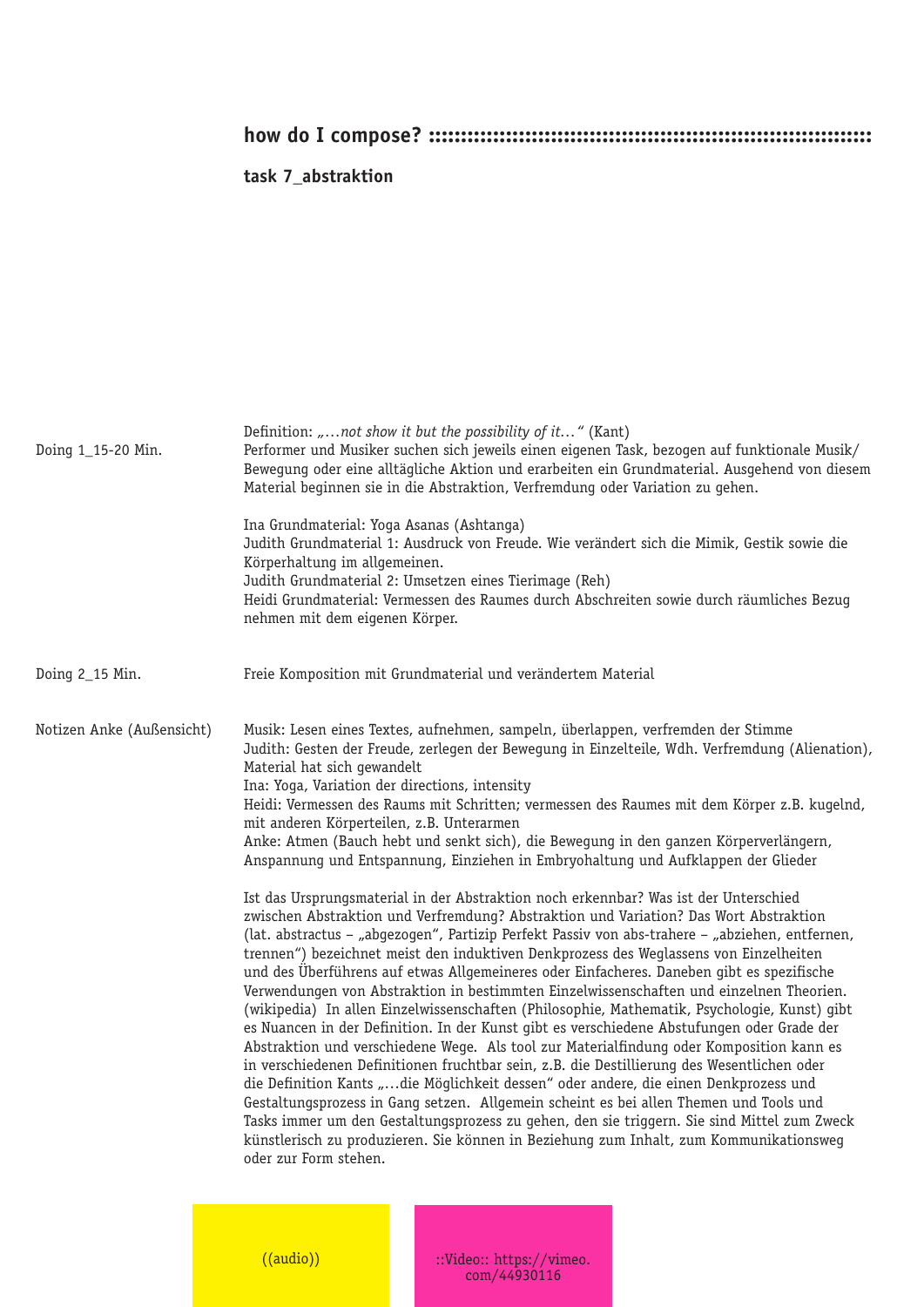## **task 8\_grenzen, über grenzen hinausgehen**

| Doing 1_15 Min.           | Die Performer suchen sich einen individuellen Task von dem ausgehend sie mit dem Thema<br>Grenzen, Grenzen überschreiten arbeiten.<br>Generierung von Bewegungs- und Soundmaterial steht im Vordergrund.<br>Judith: Den Körper als Objekt betrachten, welches ich beliebig auseinander nehmen kann,<br>Körperteile werden pantomimisch abgetrennt, Organe entfernt.<br>Ina: Reproduzieren von Tanzstilen sowie den Begriff Virtuosität für sich im Tanz definieren.<br>Heidi: Den Körper als Objekt betrachten, welches nichts mit mir zu tun hat. Fremdgesteuerte<br>Bewegung, den Körper im Raum abstellen, den Körper sowie Körperteile in den Raum werfen.                                                                                                                                                                                                                                                                                                                                                                                                                                                                                 |
|---------------------------|------------------------------------------------------------------------------------------------------------------------------------------------------------------------------------------------------------------------------------------------------------------------------------------------------------------------------------------------------------------------------------------------------------------------------------------------------------------------------------------------------------------------------------------------------------------------------------------------------------------------------------------------------------------------------------------------------------------------------------------------------------------------------------------------------------------------------------------------------------------------------------------------------------------------------------------------------------------------------------------------------------------------------------------------------------------------------------------------------------------------------------------------|
| Doing 2_15 Min.           | Komposition mit dem Material steht im Vordergrund                                                                                                                                                                                                                                                                                                                                                                                                                                                                                                                                                                                                                                                                                                                                                                                                                                                                                                                                                                                                                                                                                              |
| Notizen Anke (Außensicht) | Musik: schräq und wiederholend, geht auf die Nerven, Pause länger als gewöhnlich, dann<br>schnelles, gehetztes, schrilles Tönen - Steigerung des Tempos und der musikalischen<br>Informationen, die sich überlagern, an Grenze der Wahrnehmbarkeit<br>Heidi: Kopf in den Nacken und Kopf nach unten hängen? Dehnung bis zur Grenze?<br>Schwerkraft? Schleudern, Wdh. - Grenze der Bewegung bezogen auf Energie und Wdh., lange<br>Sitzen (schlaff), Impulse unkontrollierte Reaktionen, Fall aus dem Gleichgewicht, lange schlaff<br>liegen, wdh. effort<br>Judith: Körper als Objekt, Teile abreißen, auch bei anderen, schneller werden, extremer<br>objektivieren, schütteln eines Körperteils, wdh. extrem in Energie, peripherity<br>Ina: stretching to the border of the body, kugeln, extremer, rennen, sich verausgaben, Ballett,<br>extreme Schrittsprünge, Fallen extrem, Kopf kreisen - so groß der Radius geht,<br>große<br>Rückbeugen, Shaking, Akrobatik, Virtuosity?<br>Eindruck danach: an der Grenze dessen, was man wahrnehmen kann (Informationsüberfluss)<br>und ertragen mag: nervtötend und agressionssteigernd Grenzen, |
|                           |                                                                                                                                                                                                                                                                                                                                                                                                                                                                                                                                                                                                                                                                                                                                                                                                                                                                                                                                                                                                                                                                                                                                                |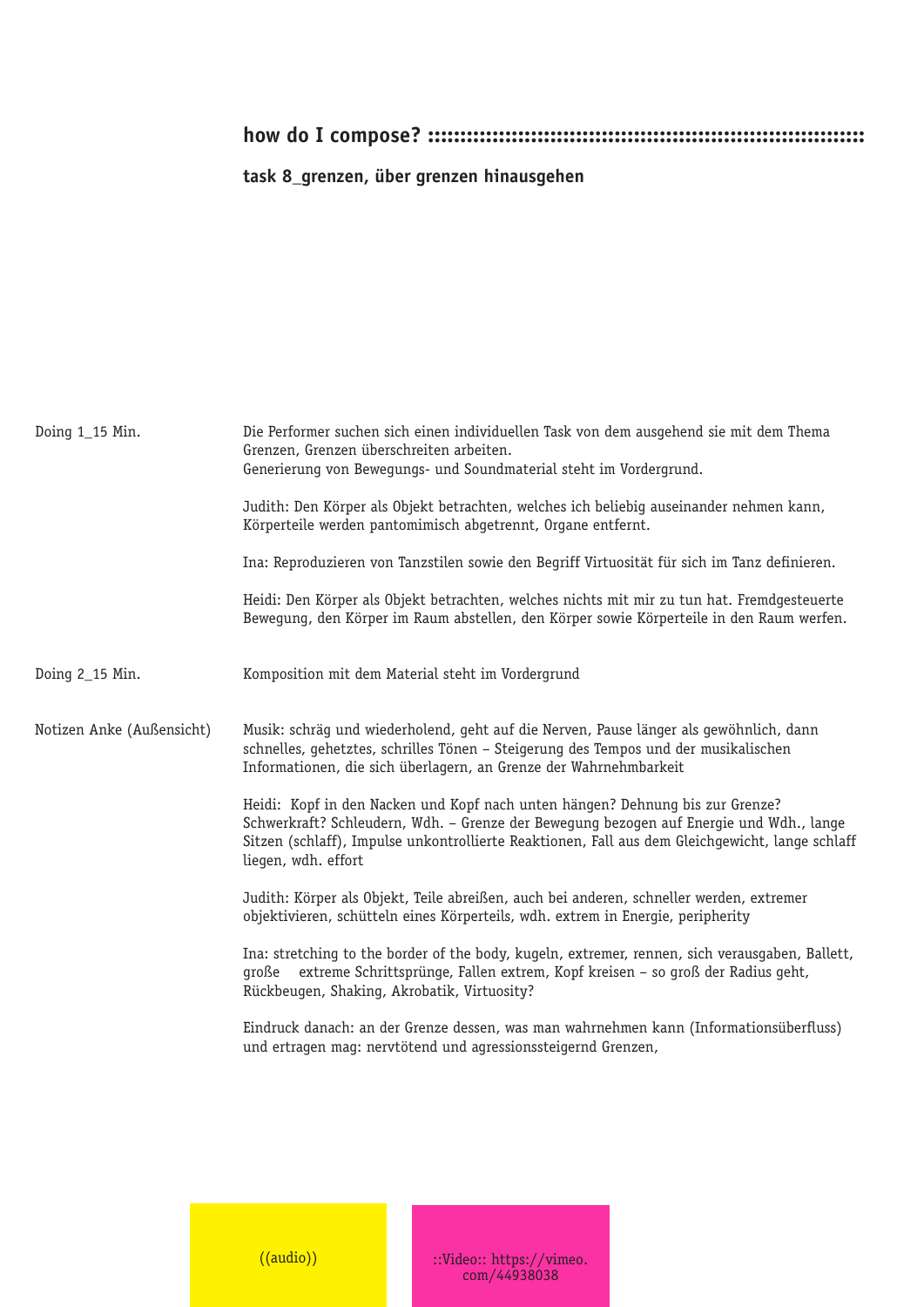#### **task 9\_langzeitkomposition**

Ziel der Langzeitkomposition war einen , Contained Space' zu schaffen in dem jegliche Aktion des prozesshaften Arbeitens der letzen Tage Teil der Instant Composition ist. Es entstand immer wieder "instant creativity and flow" und das Ergebnis erscheint wie die Essenz aus den letzten fünf Tagen. Die Zaungäste beschrieben die energetische Intensität des Raumes beim Eintritt. Doing\_2,5 Std. Notizen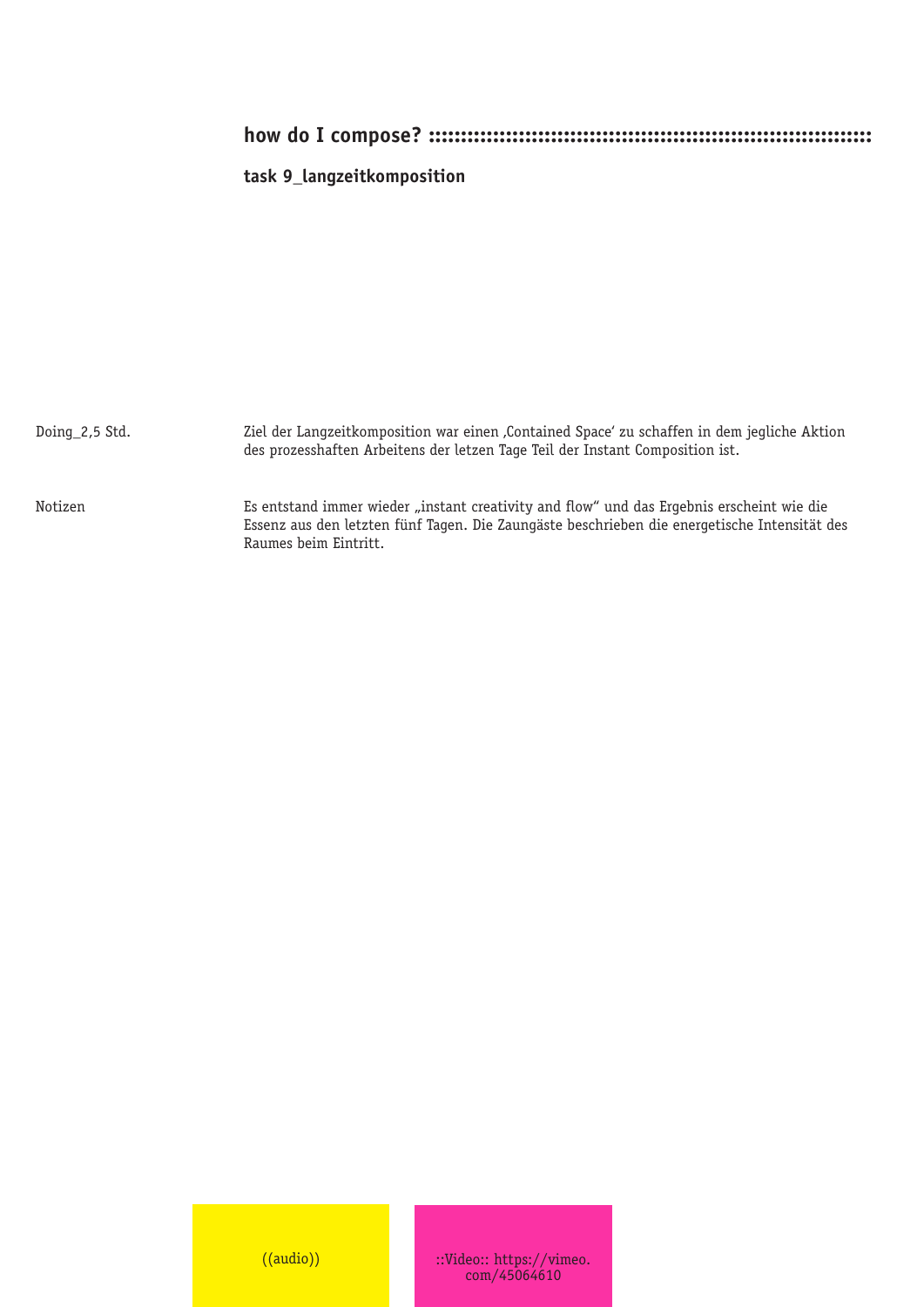#### **resume judith hummel ::::::::::::::::::::::::::::::::::::::::::::::::::::::::::::::::::::::::**

#### How do I compose?

The process started with two days of discussions circling around the topic of composition in movement and sound and very little practical doing. These days seem to me now our way of creating, finding and building a common ground together. Even though the common ground had been discussed over the last six months for preparation the big difference now was that the process had started - as an artistic collective of five people we suddenly stood in the middle of the Probenraum, schwere reiter, Munich. Easily we fell into trying to define big questions of what actually composition is and is it maybe not the right word concerning movement and by the way, what is rhythm?

Our first Zaungast, Dr. Walter Siegfried, joined our thoughts the first day of opening the process and proposed to begin small in order to get bigger understandings. Remembering these moments I think defining wants too much and doesn't help the actual artistic process of doing. Definitions don't leave a blurry space of not knowing but examining and exploring. On the other hand they made us go through discussions and frustrations of discussing and brought out other questions that were more possible to approach from where we as a newly brought together collective could actually start working from. One to me was: How do I compose? This question stayed with me until the end and always grounded me concerning our research topic. Another important question to me was: Is there a difference in creating and composing material and if so what is the difference?

A clear moment of understanding a difference in creating and composing material came when working on the task of 'functionality'. First each one individually created material in form of a solo. Second we put everyone with the individual material together in space not relating to each other only stick to the own material. Third we would again all together go into space with our individual material but clearly have the question of , how do I compose' in mind. What happened is that first of all I chose another space to start from, I changed space during the doing and also I started to communicate and relate to the other performers in space while doing which slowly would transform the original material. You can have a lot of rules and concepts in your mind of how you are going to compose your material in space. But if you find moments of letting go and instantly decide to change with the other elements and performers in space something unknown happens and you will continuously have to decide and transform - knowing where you started from. This is one way of composing.

In the communication with the sound I got a lot of new input and understanding. It was great to hear and see how the musician was able to compose sound with a movement task e.g. 'to work with the image of snow'. Often the musical approach seemed more functional compared to the movement. In general about the communication in movement and sound I think you need to transport shared ideas individually. The different approaches make material come out that is inspiring to each other and the outside. I think the inspiration happens by working together but not by transporting one by one ideas from each other. I think it is fine to leave each art form their own approach. I believe it is a practise together. If the musician and the performer have similar understandings of the question how do I compose, they will easily be able to speak together but with individual approaches. It is possible to happen by itself.

One aspect of the process was how to structure the day. How to structure the day in order to create a balance between talking and doing. From the third day on I think we managed to create this balance.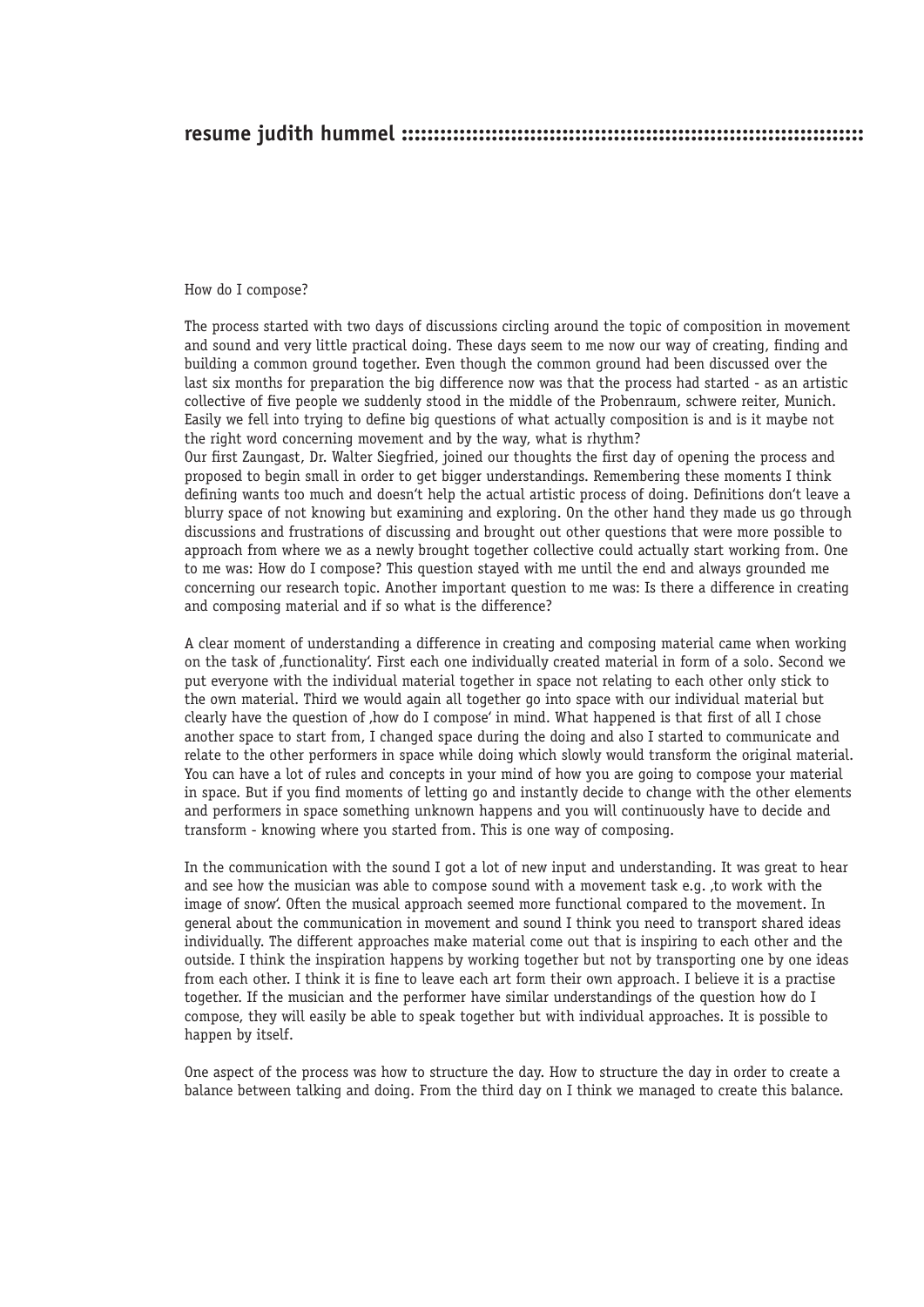I think we found a great structure for the process with opening our doors to the process. It was challenging for me because even though it was clearly formulated that we are in a working process and not in a finishing piece modus it still gives a certain kind of attention and tension in the mind and body to know anytime anyone could enter. There is no security space to hide. This situation sometimes felt quite exposed - letting down your pants. It did happen that one Zaungast came into a sort of discussion-fight-moment and also left before we could change that mode. But exactly this was a challenge. Or when there was moments of not knowing how to continue inside the group but having a stranger in space still staying cool and friendly with the process. Anyhow there was a lot of positive feedback from the outside about our way and openness to let anyone enter and join the process that I believe it was worth doing. I want to think of further similar structures or continue in this format. It leaves space for you as a performer and the audience to meet and generate knowledge together.

My question towards working inside the group: How much democratic decisions can you take and when is the point to your limits close to explosion? I was many times extremely fed up with discussing and deciding and quite often harsh in my words - but I have to say in the end we always managed to get together. I could build up a trust that if one has a gap there is someone else to fill the gap, believing we will find solutions of continuation. I was extremely happy with our last practical decision to have a durational composition of 2,5 hours. It made me happy when I saw that the five of us would 'understand' each other, that we would see and read each others signs in space and took them to support the composition. The doing and the reading of instant composition in space gives signs and hints of the group outside.

In general I think all of us were fully dedicated to the process from the beginning to the durational performance to now sitting each one on their laptops, writing, editing material. The space has shifted into an office that before had been a dance floor. I liked these changes of space and modes of working. I was happy to see that the mapping was accepted from the group and also used for orientation. All these different layers to the process created quite a full and complete and concentrated work to me.

If each one in the group follows or shares certain common grounds amazing things can happen because you read each other instantly.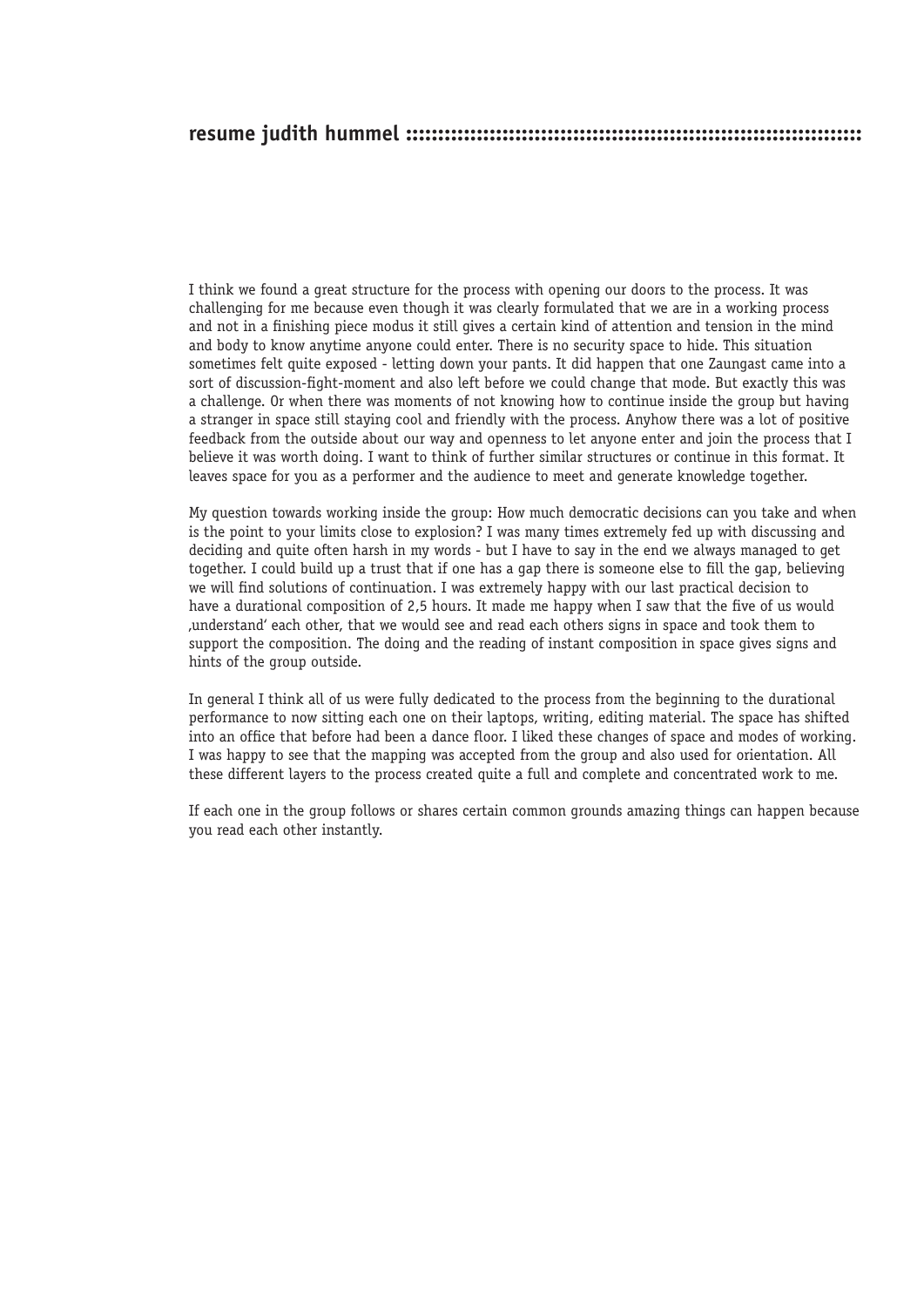Forschung in der Art, wie wir sie betrieben haben, zwischen Wissenschaft und Kunst, hat für mich einen Nachteil und einen großen Vorteil, die eng zusammenhängen und sich aus dem Format ergeben. Es gibt Ergebnisse, aber diese entsprechen nicht ganz den Kriterien, die bei einer wissenschaftlichen Forschungsarbeit angelegt werden. Vollständigkeit in der Bearbeitung des Themas ist allein aus Zeitgründen in einer Woche nicht zu erreichen. Vollständigkeit ist allerdings auch wissenschaftlich nicht erreichbar, da man immer fokussieren und limitieren muss. Wir haben uns außerdem hauptsächlich auf unser eigenes Wissen aus heterogenen Kontexten bezogen und nicht nur von Wissenschaftlern erarbeitet Kataloge verwendet, wie z.b. die Liste mit Kompositionsbegriffen aus dem choreographischen Baukasten. Wir haben nicht die Elemente der Choreographie mit denen der musikalischen Komposition systematisch verglichen. Und doch haben wir wiederum genau das gemacht. Indem wir unser Wissen zusammengetragen haben und einzelne Tasks mit Musik und Bewegung durchgearbeitet haben, haben wir Erkenntnisse über das große Ganze - Komposition in Musik und Bewegung - erlangt.

Wir haben letztlich Kompositionselemente durchprobiert an Hand einzelner Versuchsanordnungen. Themen wie Rhythmus, Raum, Melodie und Harmonie, Präsenz, Abstraktion, Energie, Dynamik, Intuition, Improvisation, instant composition wurden alle thematisiert und noch viele mehr, wurden nicht abschließend definiert, aber Denkprozesse darüber in Gang gesetzt und praktische Erfahrungen damit gemacht.

Dass es keine abschließende Definition geben kann, aber kollektives Erfahrungswissen sich ansammelt, ergibt sich schon aus dem Format mit einer heterogenen Gruppe aus unterschiedlichen Gebieten künstlerisch zu forschen. Eine abschließende Definition kann es auch nicht geben, da es immer mehrere Perspektiven und auf ein Thema und auch mehrere Definitionen gibt. Am Beispiel der Abstraktion wurde mir dies besonders deutlich. Es gibt eine Definition, die im Lexikon steht, die der in den Wissenschaften zu Grunde liegt, dennoch gibt es Nuancen in Psychologie, Mathematik, Philosophie und Kunst, was Abstraktion in dem jeweiligen Kontext heißt. Und in der darstellenden Kunst, die mehrere Ebenen hat, wird es komplexer, da man Abstraktion auf den verschiedenen Ebenen z.B. der Form oder des Inhalts betreiben kann. Außerdem ist Kunst an sich schon eine Abstraktion des Alltags. So ergeben sich zwangläufig mehrere Ansatzpunkte und daher mehrere künstlerische Wege.

In der künstlerischen Forschung wird produktiv, was einen Kreationsprozess in Gang setzt. Dabei ist gerade interessant, wenn die Tänzer, Musiker etc. ganz verschiedene Gestaltungsformen im Sinne von Definitionen zu einem Thema finden. Definition wird dann entweder, auf was sich die Gruppe einigt, also wofür sie sich entscheidet oder was der Choreograph bzw. Komponist darunter versteht, also wofür er sich entscheidet, oder es wird gerade die inhärente Vielfältigkeit bis ins Werk erhalten und Vielperspektivigkeit als Ausdruckswert zur Form. Entscheidungsprozesse für einen bestimmten Ansatz oder Weg, die immer beteiligt sind, werden damit einsichtig, ein Element, das in den Wissenschaften eher droht verschleiert zu werden, es braucht aber auch dort letztendlich immer eine Entscheidung, wenn auch eine begründete, für einen Ansatz und eine Definition.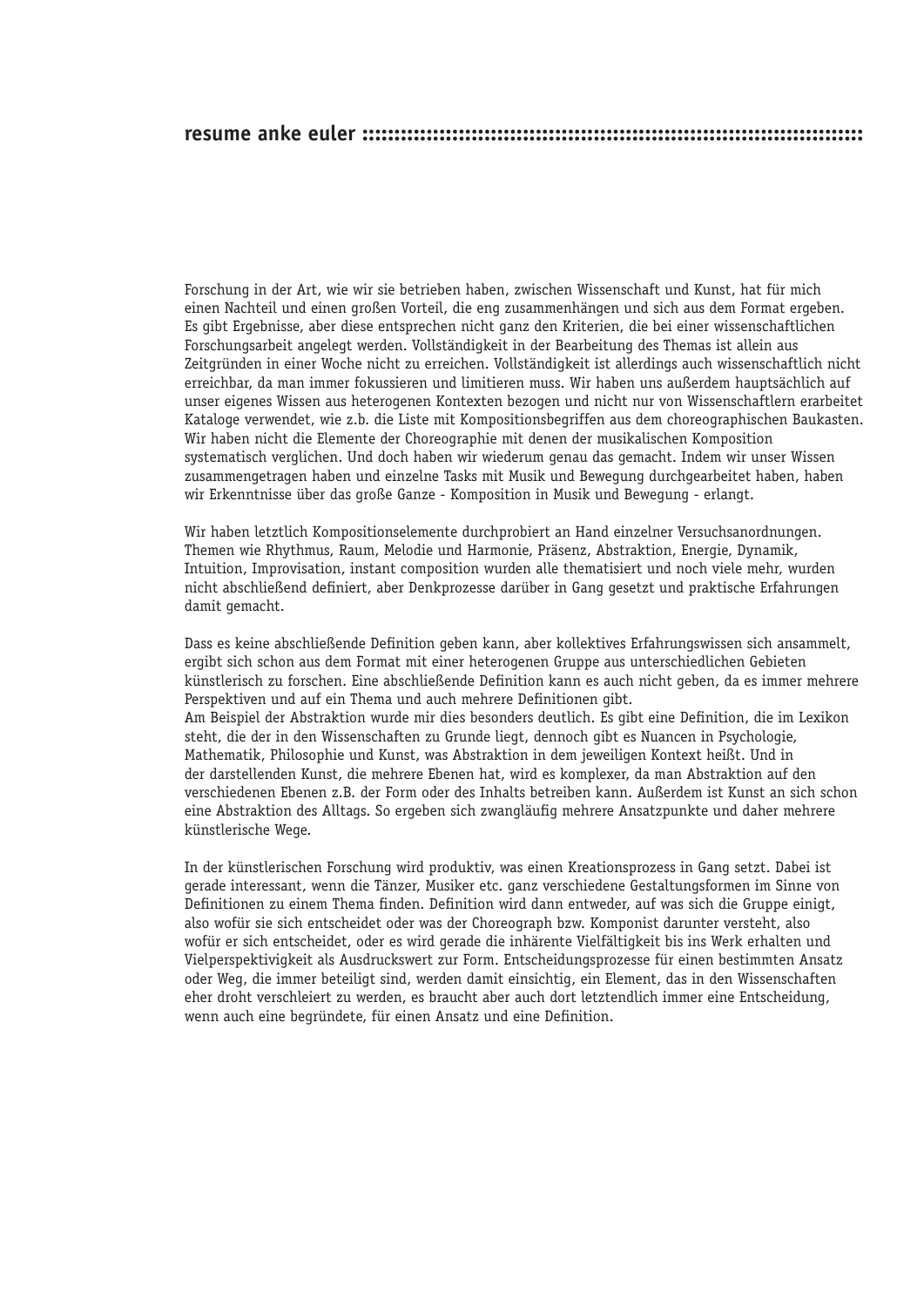Diese Metaperspektive auf Wissen schwingt in den Künsten immer bewusster mit, da qua Definition eine künstlerische Perspektive nur eine von vielen Möglichkeiten ist. Das diese Möglichkeitsebene von vorneherein im Prozess künstlerischer Forschung eingeschrieben ist, birgt für mich einen Vorteil gegenüber der wissenschaftlichen Forschung und einen Mehrwert. Zudem macht es Sinn für ein Thema wie Komposition auch im Praktizieren zu erforschen, da Komposition letztlich praktische Gestaltung bedeutet.

So ist das Format, das wir gewählt haben, als Zwitter zwischen künstlerischem Prozess und wissenschaftlicher Forschung, für mich sehr viel fruchtbarer als tausend Bücher zum Thema. In diesem künstlerischen Labor wird für die Teilnehmer und auch die Zaungäste Wissen generiert. dass sich nur ansatzweise dokumentieren lässt und letztlich ein Erfahrungsprozess ist, der einer Lernerfahrung gleicht, die man sich nicht theoretisch anlesen kann und nur selbst denkend und praktizierend erreicht. Aber in der Kombination aus schriftlicher Dokumentation und Reflektion. Auswahl von Videobeispielen und Fotos, Auswahl dessen, was zusammenfassend gesprochen wurde in der Audiodokumentation, und Abbildung des Mind-Maps ergibt sich ein breiterer multimedialer Zugang, der den Prozess spiegelt und mit dem wir versuchen, dieses Erfahrungswissen auch abzubilden. Außerdem ist dieses Abschlussdokument kollektiv entstanden, was für mich auch in der Endphase Essenz, Form und Utopie gleichzeitig dieses ganzen Formats repräsentiert.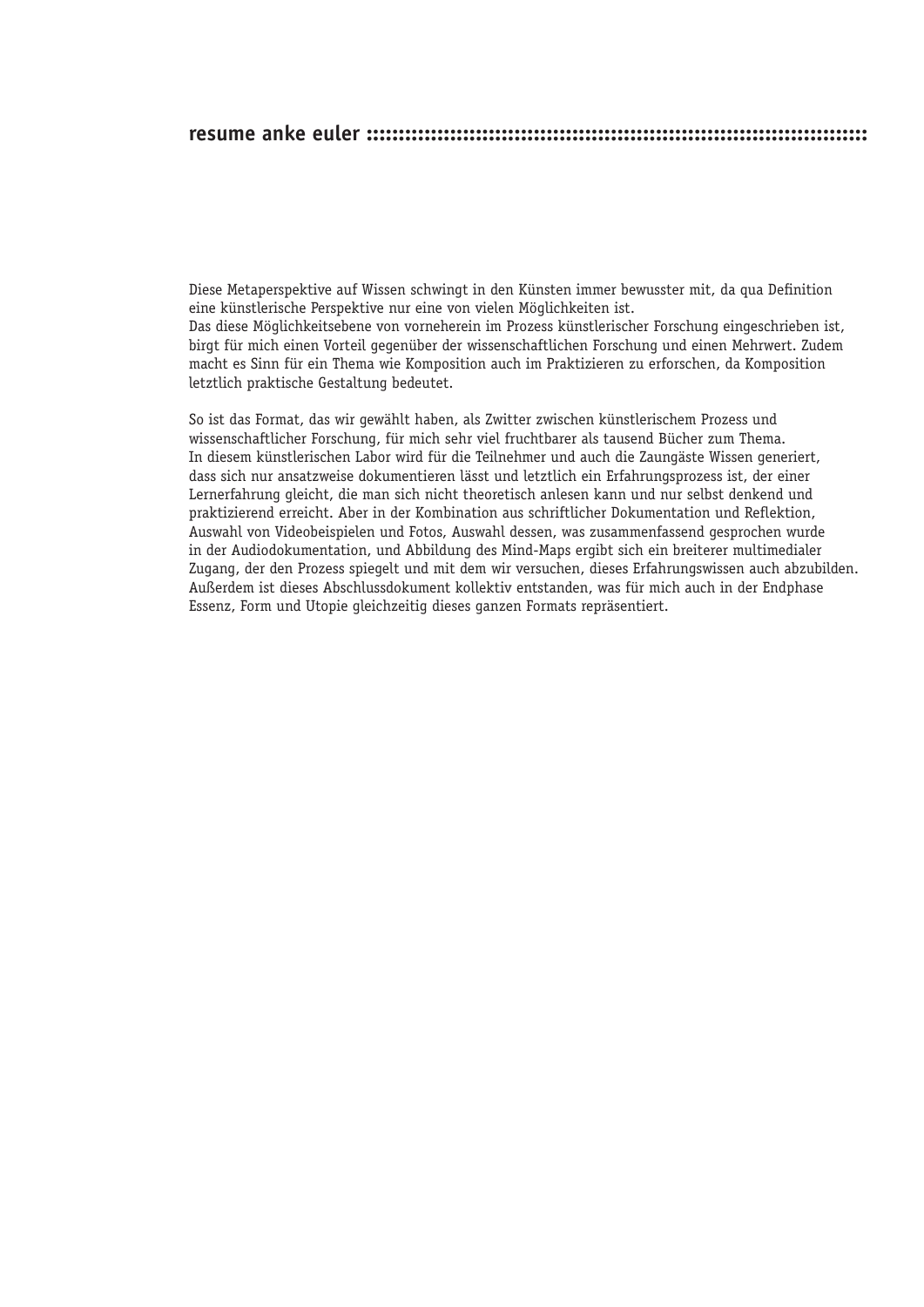## **resume heidi schnirch :::::::::::::::::::::::::::::::::::::::::::::::::::::::::::::::::::::::::**

Für mich war das prozesshafte Arbeiten im Kollektiv ein sehr stimmiges Format bezogen auf unser Thema. Die unterschiedlichen Sicht- und Herangehensweisen waren für mich ein spannender Ausgangspunkt für die kompositorische Arbeit. Auch wenn dies zu Beginn des Projektes teils erschöpfende Diskussionen zur Folge hatte und es uns schwer fiel eine Balance zu finden zwischen praktischem Tun und theoretischer Auseinandersetzung. Für den Prozess als Ganzes war dieser Beginn, denke ich, wichtig.

Sehr bereichernd fand ich die offene Struktur für die 'beobachtenden Zaungäste'. Sie bot einen Rahmen, in welchem jede(r) sich verbal einbringen konnte wie er/sie wollte ohne einen Arbeitsprozess zu unterbrechen, sondern er/sie wurde eher Teil davon. Es kamen immer wieder Anregungen, die uns den restlichen Prozess über begleitet haben. So z.B. die Audio Aufnahmen direkt nach einem Doing im working space zu machen, um Raum zu geben für freie Gedankenäußerungen, in denen nicht alles sofort konkret benannt werden muss. Für mich ein wichtiger Aspekt in einem kreativen Prozess.

Bezogen auf die unterschiedliche Wirkungsweise von Sound und Musik im Raum war für mich eine Feststellung von Klaus (Musiker) spannend. In der Musik gibt es zwei Möglichkeiten Material einzubringen: Es ein- oder auszufaden und mit drop in oder out zu arbeiten sowie sämtliche Variationen davon. In der Bewegung kann ich ebenfalls damit arbeiten, dennoch kann der Körper nicht einfach verschwinden, auch wenn ich eine Bewegung stoppe ist nach wie vor der Körper präsent im Raum und gibt ein Statement ab. Verlasse ich die Bühne bleibt immer noch der Weg herunter von der Bühne. Die Fragestellung wie ich damit als Tänzerin kompositorisch umgehe hat mich während des Projektes immer wieder beschäftigt.

Ein weiterer Unterschied, der für mich deutlich wurde bezogen auf die Wirkung, ist die Möglichkeit, dass ich in der Musik unterschiedliches Sound/Tonmaterial überlappen oder z.B. verzahnen kann und daraus mehr oder weniger ein Klangteppich entsteht, indem die einzelnen Sound/Tonfragmente als Ganzes wirken. Ein simples Beispiel dafür ist die Harmonie. Im Tanz kann ich ebenfalls Bewegungsmaterial von unterschiedlichen Tänzern überlappen, verzahnen oder verdichten aber ich behaupte mal, dass die Individualität der Körperlichkeiten und die Persönlichkeit der Tänzer eine Wirkung hat und es dadurch nicht immer nur als Ganzes betrachtet wird.

Für mich als Tänzerin, hat Sound/Musik auf jeden Fall eine beeinflussende Wirkung. Will ich gemeinsam den Kompositionsverlauf entwickeln bedarf dies einer ganz klaren Entscheidung.

Ganz glücklich bin ich über unsere Entscheidung den Arbeitsresearch mit einer Langzeitkomposition von 2,5 Stunden abzuschließen. Vor allem freue ich mich, dass es uns gelungen ist einen 'contained space' zu schaffen, in welchem den unterschiedlichen Arbeitsformen (Bewegung, Sound, Mind Map, lesen von Fachbüchern, das nützen von Audioaufnahmen, im Dialog sein mit Zaungästen, beobachtend Teilhaben) Raum gegeben wurde, Teil dieser Komposition zu sein.

Auch stelle ich immer wieder von neuem fest, dass der Körper auf einem unbewussten Level unglaublich viel Information aufnehmen kann und es darum geht, diesem zu vertrauen, vor allem in kreativen Prozessen. Diese diffusen oft nicht greifbaren oder benennbaren Zustände, haben für mich viel Potential Neues/Unbekanntes entstehen zu lassen, vorausgesetzt ich kann sie zulassen.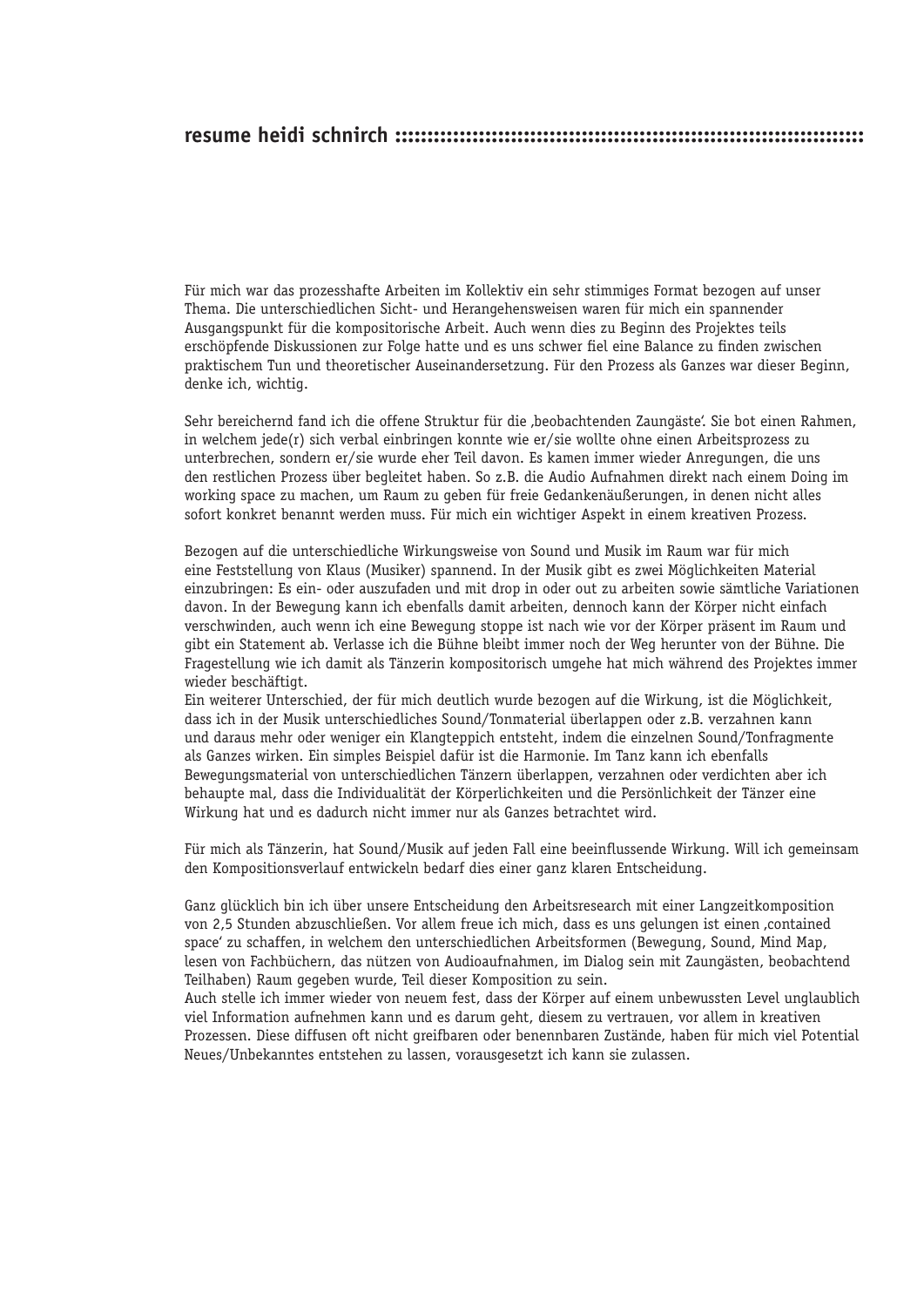#### **resume klaus janek ::::::::::::::::::::::::::::::::::::::::::::::::::::::::::::::::::::::::::::**

The art in research in composition in movement and music for me was a success:

First of all I think the format of having an open door situation where Zaungäste could come and observe or contribute to the subject in labor worked out in a productive way. Also we were lucky with who came and what was contributed. In the same first position I would like to file in the arguments we were working on and also the participants of the group: It was such a heterogeneous group that I feared big clashes to happen. But it wasn't like this although certain periods and discussions where exhausting because of the fact that everybody was very focussed and concentrated on the subjects in question. Also to mention that the form was a democratic one and vaguely structured.

Talking about the main argument, composition in movement and music, a topic which is under observation since many years in many occasions by artists and scientists.

I have the feeling that we worked in an artistic and also scientific way. Artistic because everybody brought in experiences she/he made in arts creation, stage and taken or held workshops. Scientific because of bringing in studies and quotes from philosophers, sociologists, psychologists, artists and other sources of knowledge and last but not least inspiration.

The first topic was, if the action of composing would be comparable in the two fields music and movement. Ina was mentioning the fact that in movement you talk about composition but in music never about choreography. My point concerning the question came up from the division between creating material and assembling or composing it. In general this last issue would become the common understanding during our working period - although not always agreed by everybody.

Another topic was the generalization in music by adopting the categories: narration, communication, atmosphere and functional music and the same generalization in movement using the characteristics of: themes, images, actions.

For me an argument came up by questioning the way of establishing new material inside an instant composition by literally fading or dropping in tones. A similar but not equal situation exists in dance although the movers on stage once present a r e present no matter if they move or not - versus - a not playing instrument won't be heard.

A very interesting topic was how to abstract: we worked on the transition between concrete movements and sounds into abstracting the two - make the image blurry in order to achieve a moment of trigger with the spectator but also activeness in perception. Also the knowledge of BMC about body fluids brought us to a very inspirational try out.

We found the question: is energy relating to frequency in sound, is there a logic in working in movement composition with the musical terms melody and harmony. We in fact tried to adopt and found it in general more as an inspiration source as to adopt literally. A question was if abstraction necessarily had to do with alienation or variation. Also we talked and researched the fact of visibility/ invisibility in music and movement, presence/absence.

All in all, as I mentioned before, I think the research period for me was definitive an enrichment for my future understanding and collaborating with movement and dance.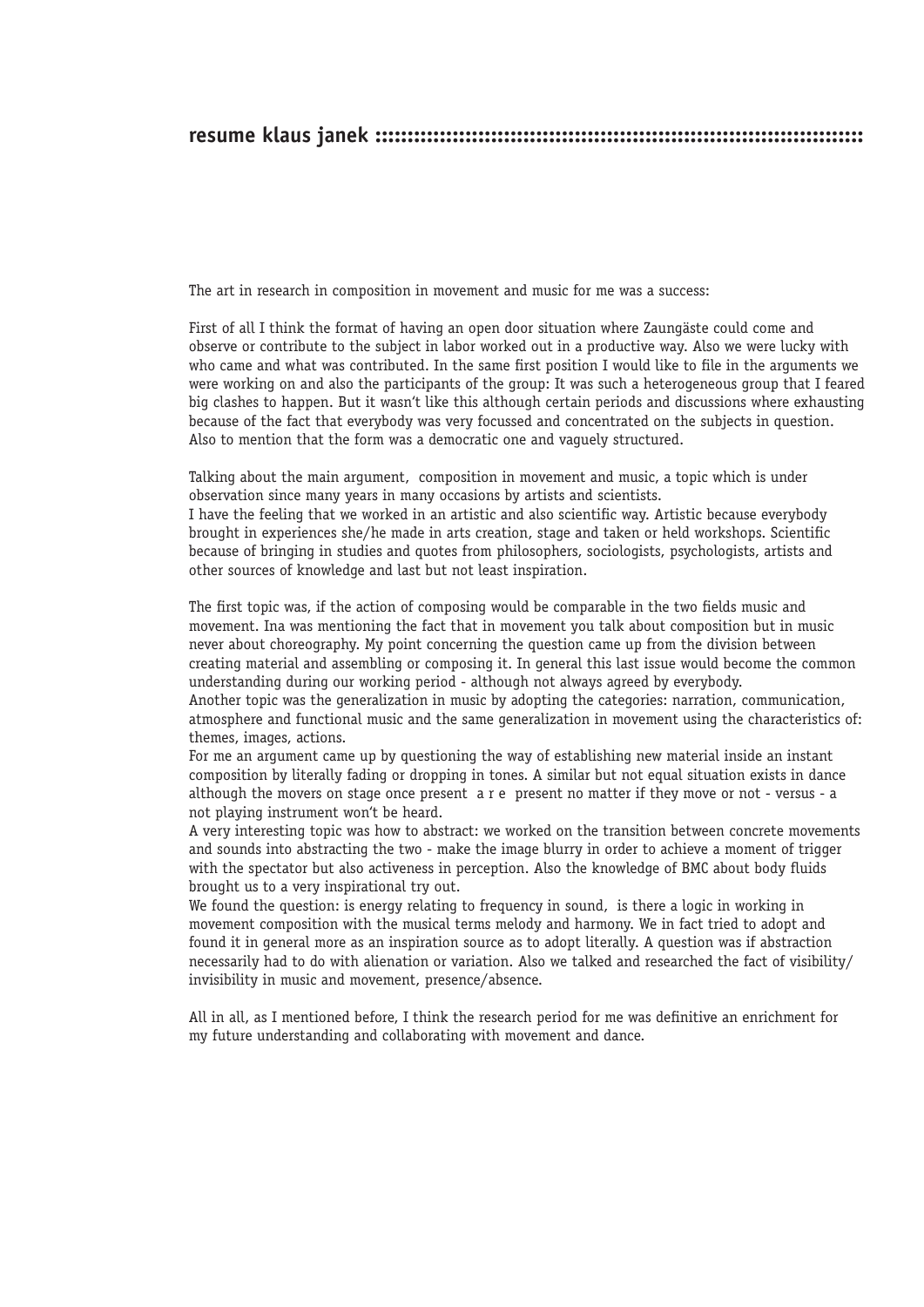## **resume ina dokmo ::::::::::::::::::::::::::::::::::::::::::::::::::::::::::::::::::::::::::::::**

-A movement material can take you into a specific composition tool, as well as a composition tool can take you into a certain material. The border overlaps and blurs by the doing itself. -The possible ways of composing material can be put into defined broad words; however the tools change with small perhaps unnoticed variations in the dancer/musician and in their surroundings.

#### FUNCTIONAL DANCE

It was instructive to bring musical terms into the composition of choreography. I am especially going to bring the "functional dance" concept into my artistic practice. The attention switches from the performer to the audience without being theatrical or literal, and a tension is built between. If the dance has a clear function it becomes richer, we blended different performers´ different functional dancing in the same space which also gives a communication between them without hesitation or vagueness. I would like to try different ways of developing this functional dance into a longer performance event.

#### FORMAT

To have visitors coming into the process at any time during the week is less restricting than it sounds. It gives depth and expansion to the research, it helps the group structure, it gives energy to the process and shifts modes of attention, it also seems to be fruitful for the guest themselves. Many things we have found would not have been discussed/tried out without the Zaungäste.

The structure was super in my opinion. We created one individual list before the research week, with composition tools. We brought them with us and discussed them, chose some topics which we tried out in more detail practically. In the end we made a 2,5 hour instant composition where all these tasks (+others on the lists and new tasks) could be brought together. If I would change something in the structure I would do each task from the lists with the starting point from two directions (which anyway overlap); creating material and composing material. Another thing I would add is to make the choosing from the list into more of a ritual that does not need to become so heavy or overthought, maybe into more of a game so that the focus is on the doing and discussing the art-forms instead of deciding what to choose.

#### LONG INSTANT COMPOSITION

Everyone dealing with the instant composition has responsibility in each and every moment for the piece. There is no way back and if one choice is made - it is made. One could ask "What does the space need?" all the time and fill that need. This might mean forcing someone out from the space, inviting someone in, ending something, changing, following a change that occurs in the space, doing one of all of the words written in the paragraph below. When this question is asked, little that comes up should be considered as being rude, nothing should be thought about for too long since the moment then will have changed. Always realize if you are blocking the piece to continue, always realize if someone is lost. Always ask yourself what the space needs. Depersonalize your choices, depersonalize your personal pre-considered taste.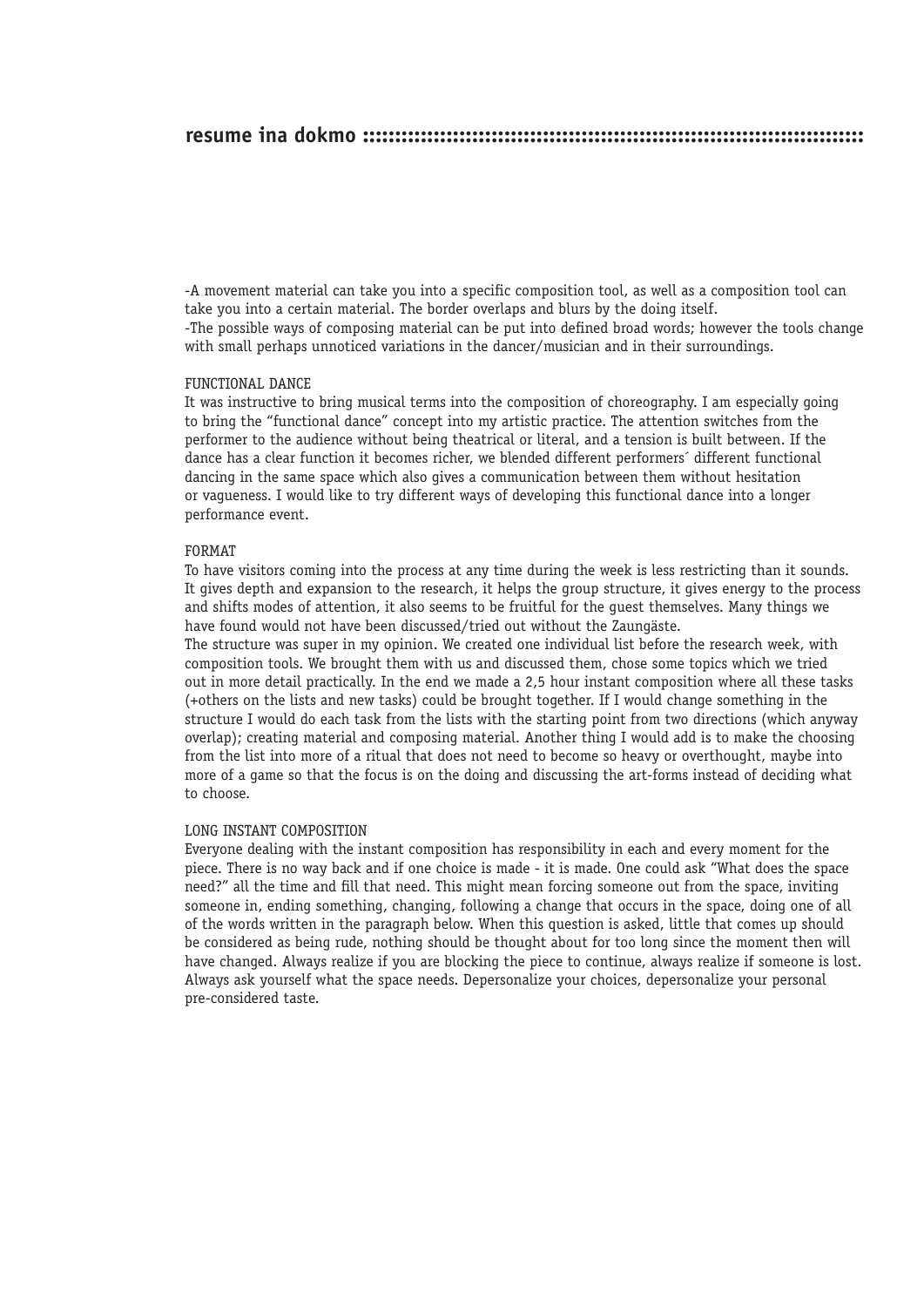### **resume ina dokmo ::::::::::::::::::::::::::::::::::::::::::::::::::::::::::::::::::::::::::::::**

(CREATING MATERIAL AND) COMPOSING MATERIAL Taken from Choreografischer Baukasten /Anke Euler´s list /own input

Reduce, sort, doing the obvious Specify, give precision to Duplicate, loop, copy, mirror, repeat. Variate, abstract, frame, movement parameter, direction of focus, give limitation, eliminate, scratch (riva, repa), variation of scene, variation of task, invert. Combine, layer, interpolarise, intertwine. Accumulate, imagine, make precise, demount (demontera). Focus, resume, give form to Accelerate, make it dense, Contextualize, ironize, comment, contrast, sample (DJ cutting material together), blur, quote. Fragment, homogenize, pluralize, transpone (Transponering av musik innebär att man flyttar en fras, del av stycke eller hela verk uppåt eller nedåt i tonhöjd så att de inbördes intervallen inte ändras men hela området byter tonart.) Rewind, replace, transfer, reproduce, change dynamics, different degrees of togetherness/ individualization, following a floor pattern, living the material wit awareness of space.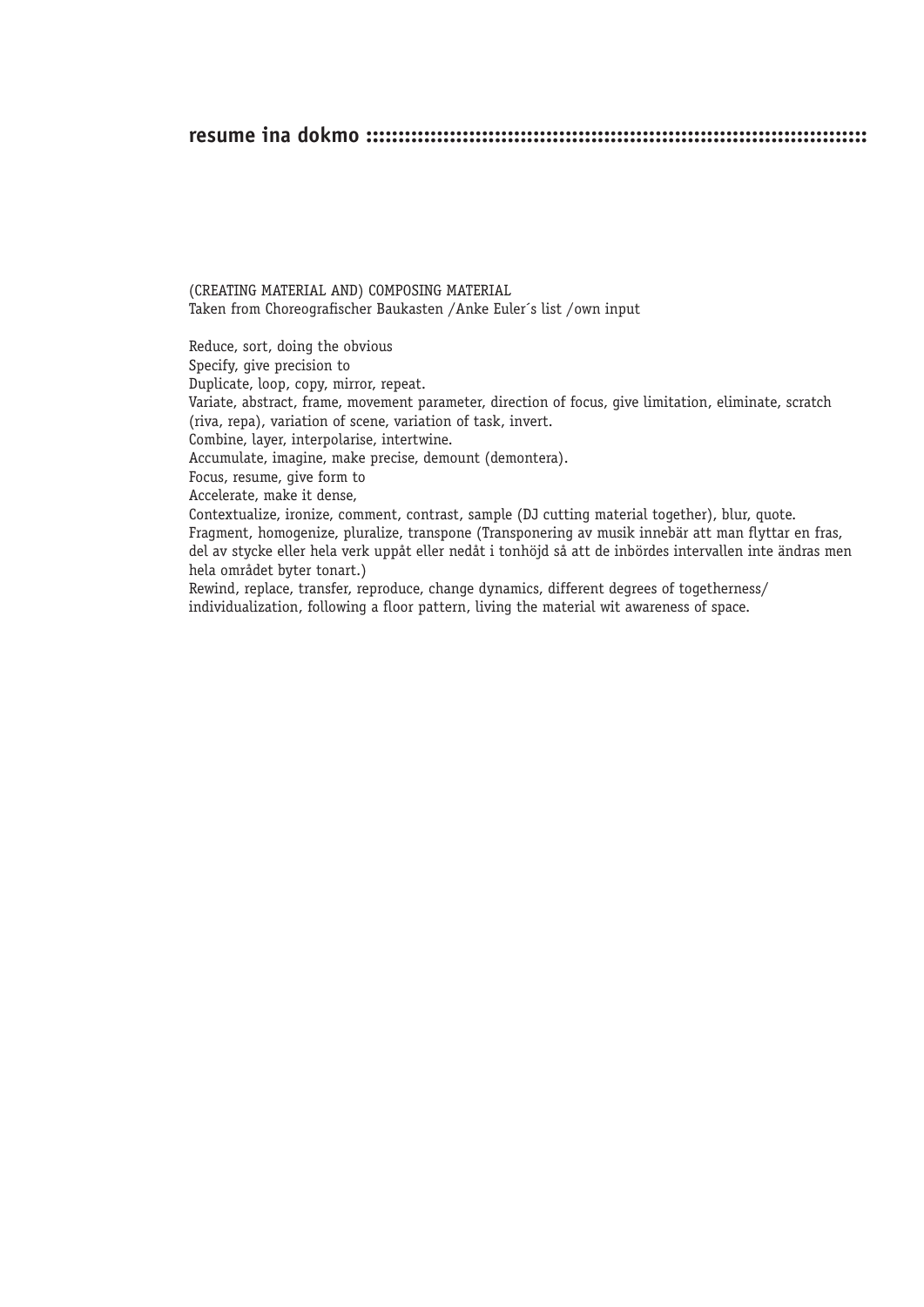# zaungäste attended :::::::::::::::::::::::::::

| 20.6. | Markus Kunas<br>Ingeborg Landsmann<br>Julie<br>Stefanie Roderer<br>Susanne Schütte-Steinig<br>Dr. Walter Siegfried                                           |
|-------|--------------------------------------------------------------------------------------------------------------------------------------------------------------|
| 21.6. | Stefanie Hahnzog<br>Christine Lehnemann mit den Zwillingen Lotte und Emil                                                                                    |
| 22.6  | Stefanie Hahnzog<br>Udo Kirkamp<br>Markus Kunas<br>György Pongracz                                                                                           |
| 23.6. | Christian Schober                                                                                                                                            |
| 24.6. | Nela Adam<br>Johannes Anzenhofer<br>Daniel Drescher<br>Stefanie Hahnzog<br>Udo Kirkamp<br>Ingeborg Landsmann<br>Sara<br>Stefanie Roderer<br>Barbara Webinger |